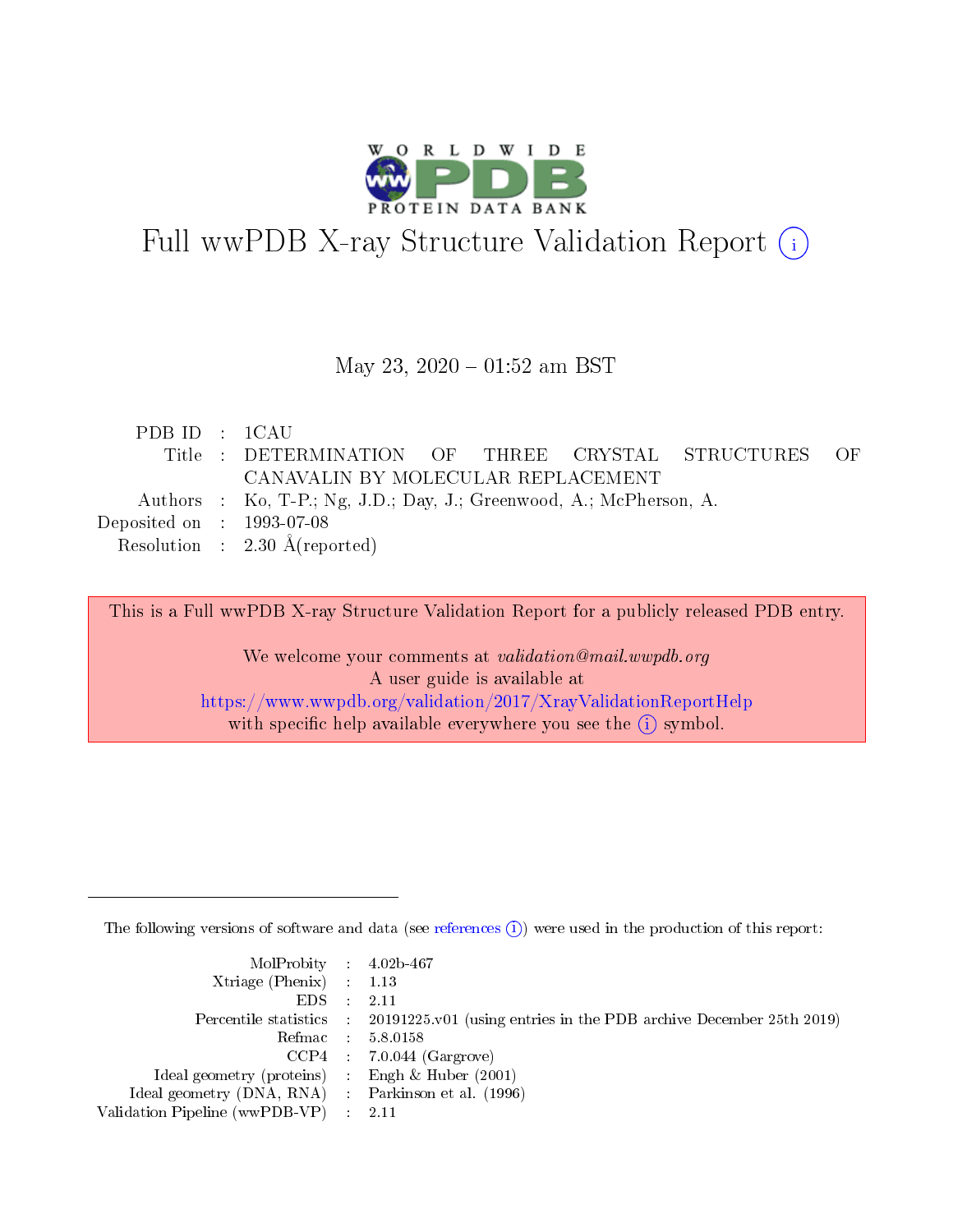## 1 [O](https://www.wwpdb.org/validation/2017/XrayValidationReportHelp#overall_quality)verall quality at a glance  $(i)$

The following experimental techniques were used to determine the structure: X-RAY DIFFRACTION

The reported resolution of this entry is 2.30 Å.

Percentile scores (ranging between 0-100) for global validation metrics of the entry are shown in the following graphic. The table shows the number of entries on which the scores are based.



| Metric                | Whole archive<br>$(\#\mathrm{Entries})$ | Similar resolution<br>$(\#\text{Entries}, \text{resolution range}(\text{\AA}))$ |  |  |
|-----------------------|-----------------------------------------|---------------------------------------------------------------------------------|--|--|
| Clashscore            | 141614                                  | $5643(2.30-2.30)$                                                               |  |  |
| Ramachandran outliers | 138981                                  | $5575(2.30-2.30)$                                                               |  |  |
| Sidechain outliers    | 138945                                  | $5575(2.30-2.30)$                                                               |  |  |
| RSRZ outliers         | 127900                                  | $4938(2.30-2.30)$                                                               |  |  |

The table below summarises the geometric issues observed across the polymeric chains and their fit to the electron density. The red, orange, yellow and green segments on the lower bar indicate the fraction of residues that contain outliers for  $\geq=3$ , 2, 1 and 0 types of geometric quality criteria respectively. A grey segment represents the fraction of residues that are not modelled. The numeric value for each fraction is indicated below the corresponding segment, with a dot representing fractions  $\epsilon=5\%$  The upper red bar (where present) indicates the fraction of residues that have poor fit to the electron density. The numeric value is given above the bar.

| Mol | Chain   Length |          | Quality of chain |     |    |
|-----|----------------|----------|------------------|-----|----|
|     | 181            | 35%      | 38%              | 23% |    |
|     | 18/            | %<br>24% | 46%              | 22% | 7% |

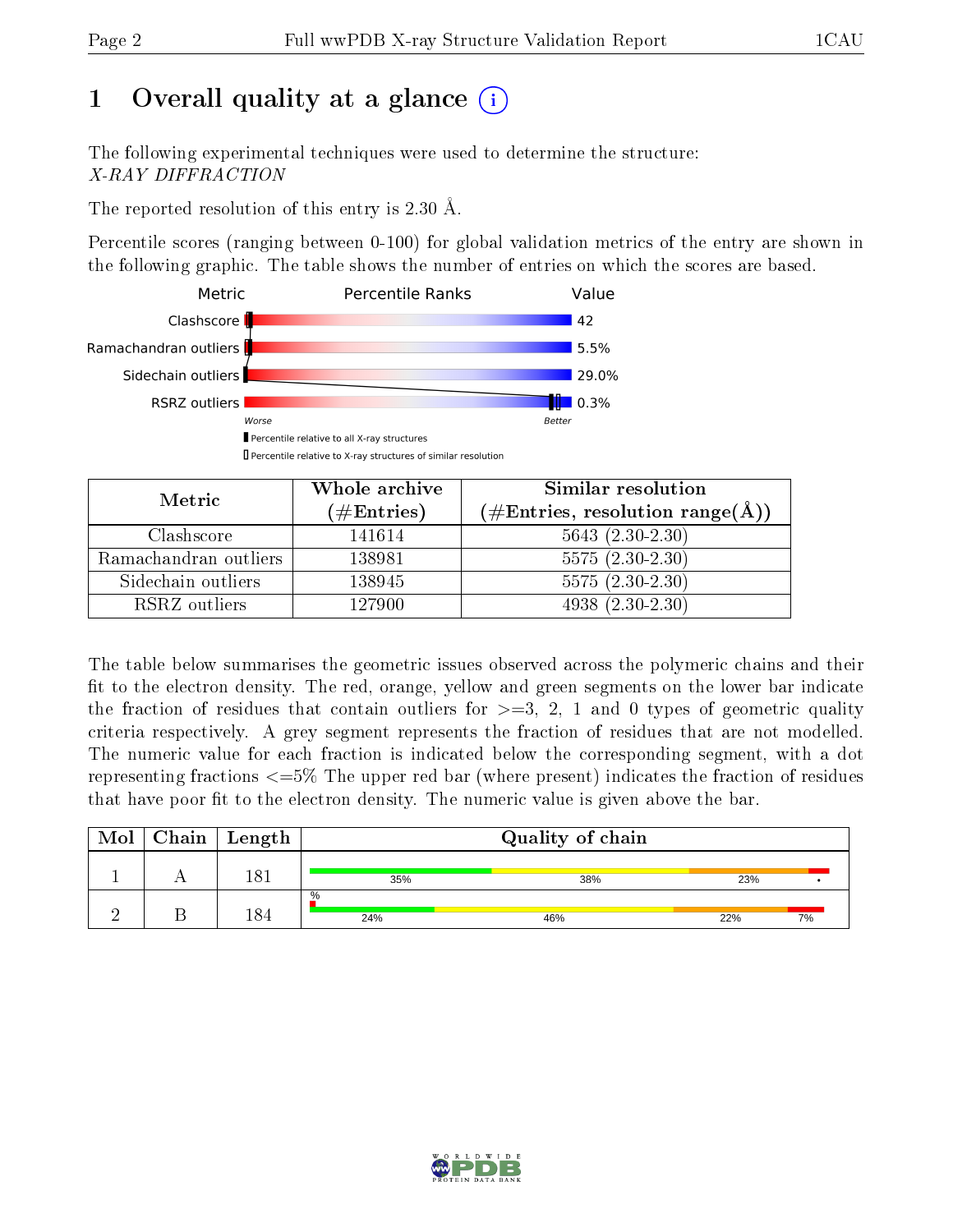## 2 Entry composition (i)

There are 2 unique types of molecules in this entry. The entry contains 2930 atoms, of which 0 are hydrogens and 0 are deuteriums.

In the tables below, the ZeroOcc column contains the number of atoms modelled with zero occupancy, the AltConf column contains the number of residues with at least one atom in alternate conformation and the Trace column contains the number of residues modelled with at most 2 atoms.

Molecule 1 is a protein called CANAVALIN.

| Mol | Chain   Residues | $\rm{Atoms}$ |     |     |    |  | ZeroOcc   AltConf   Trace |  |
|-----|------------------|--------------|-----|-----|----|--|---------------------------|--|
|     | 181              | 'otal        |     |     |    |  |                           |  |
|     |                  | 480          | 946 | 251 | 28 |  |                           |  |

• Molecule 2 is a protein called CANAVALIN.

| Mol | $\cap$ hain , | Residues | Atoms  |     |     | ZeroOcc∣ | $\mid$ AltConf $\mid$ Trace |  |  |  |
|-----|---------------|----------|--------|-----|-----|----------|-----------------------------|--|--|--|
|     |               | 184      | l'ota. |     |     |          |                             |  |  |  |
|     |               |          | 1450   | 902 | 255 | 289      |                             |  |  |  |

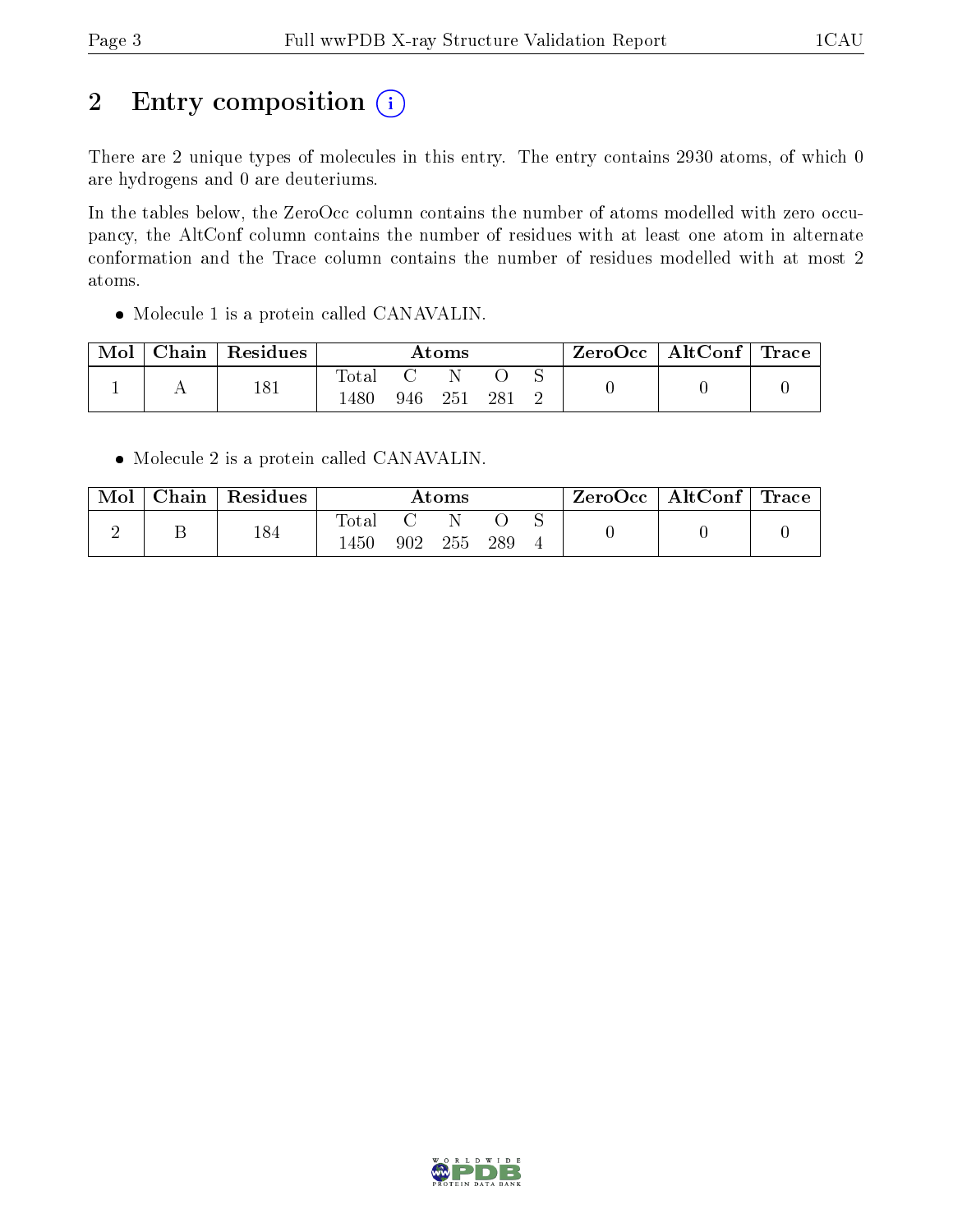### 3 Residue-property plots  $(i)$

These plots are drawn for all protein, RNA and DNA chains in the entry. The first graphic for a chain summarises the proportions of the various outlier classes displayed in the second graphic. The second graphic shows the sequence view annotated by issues in geometry and electron density. Residues are color-coded according to the number of geometric quality criteria for which they contain at least one outlier: green  $= 0$ , yellow  $= 1$ , orange  $= 2$  and red  $= 3$  or more. A red dot above a residue indicates a poor fit to the electron density (RSRZ  $> 2$ ). Stretches of 2 or more consecutive residues without any outlier are shown as a green connector. Residues present in the sample, but not in the model, are shown in grey.



• Molecule 1: CANAVALIN

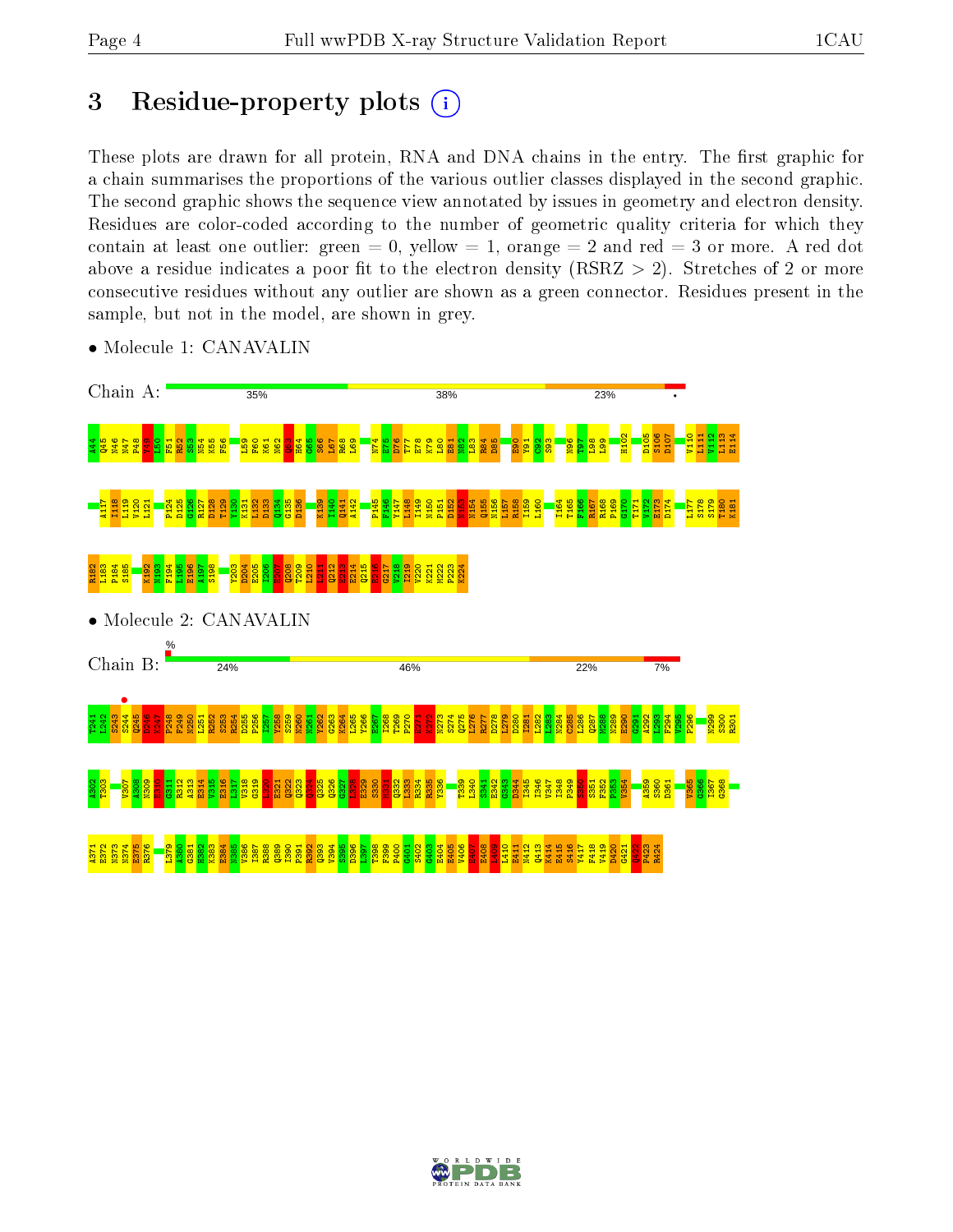## 4 Data and refinement statistics  $(i)$

| Property                                                   | Value                                                          | Source     |
|------------------------------------------------------------|----------------------------------------------------------------|------------|
| Space group                                                | P 21 3                                                         | Depositor  |
| Cell constants                                             | $106.00\text{\AA}$<br>$106.00\text{\AA}$<br>$106.00\text{\AA}$ |            |
| a, b, c, $\alpha$ , $\beta$ , $\gamma$                     | $90.00^\circ$<br>$90.00^\circ$<br>$90.00^\circ$                | Depositor  |
| Resolution $(A)$                                           | 8.00<br>$-2.30$                                                | Depositor  |
|                                                            | 28.33<br>2.02<br>$\equiv$                                      | <b>EDS</b> |
| % Data completeness                                        | (Not available) $(8.00-2.30)$                                  | Depositor  |
| (in resolution range)                                      | 54.0 $(28.33-2.02)$                                            | <b>EDS</b> |
| $\mathrm{R}_{merge}$                                       | (Not available)                                                | Depositor  |
| $\mathrm{R}_{sym}$                                         | (Not available)                                                | Depositor  |
| $\sqrt{I/\sigma(I)} > 1$                                   | 5.29 (at $2.03\text{\AA}$ )                                    | Xtriage    |
| Refinement program                                         | <b>TNT</b>                                                     | Depositor  |
|                                                            | (Not available)<br>0.192<br>$\mathcal{A}^{\pm}$                | Depositor  |
| $R, R_{free}$                                              | (Not available)<br>0.197<br>$\ddot{\phantom{a}}$               | DCC        |
| $R_{free}$ test set                                        | No test flags present.                                         | wwPDB-VP   |
| Wilson B-factor $(A^2)$                                    | 19.1                                                           | Xtriage    |
| Anisotropy                                                 | 0.000                                                          | Xtriage    |
| Bulk solvent $k_{sol}$ (e/Å <sup>3</sup> ), $B_{sol}(A^2)$ | $0.36$ , $149.0$                                               | <b>EDS</b> |
| $\overline{L-test for }$ twinning <sup>2</sup>             | $< L >$ = 0.47, $< L2 >$ = 0.30                                | Xtriage    |
| Estimated twinning fraction                                | $0.059$ for $1, -k, h$                                         | Xtriage    |
| $F_o, F_c$ correlation                                     | 0.91                                                           | <b>EDS</b> |
| Total number of atoms                                      | 2930                                                           | wwPDB-VP   |
| Average B, all atoms $(A^2)$                               | $20.0\,$                                                       | wwPDB-VP   |

Xtriage's analysis on translational NCS is as follows: The largest off-origin peak in the Patterson function is  $3.40\%$  of the height of the origin peak. No significant pseudotranslation is detected.

<sup>&</sup>lt;sup>2</sup>Theoretical values of  $\langle |L| \rangle$ ,  $\langle L^2 \rangle$  for acentric reflections are 0.5, 0.333 respectively for untwinned datasets, and 0.375, 0.2 for perfectly twinned datasets.



<span id="page-4-1"></span><span id="page-4-0"></span><sup>1</sup> Intensities estimated from amplitudes.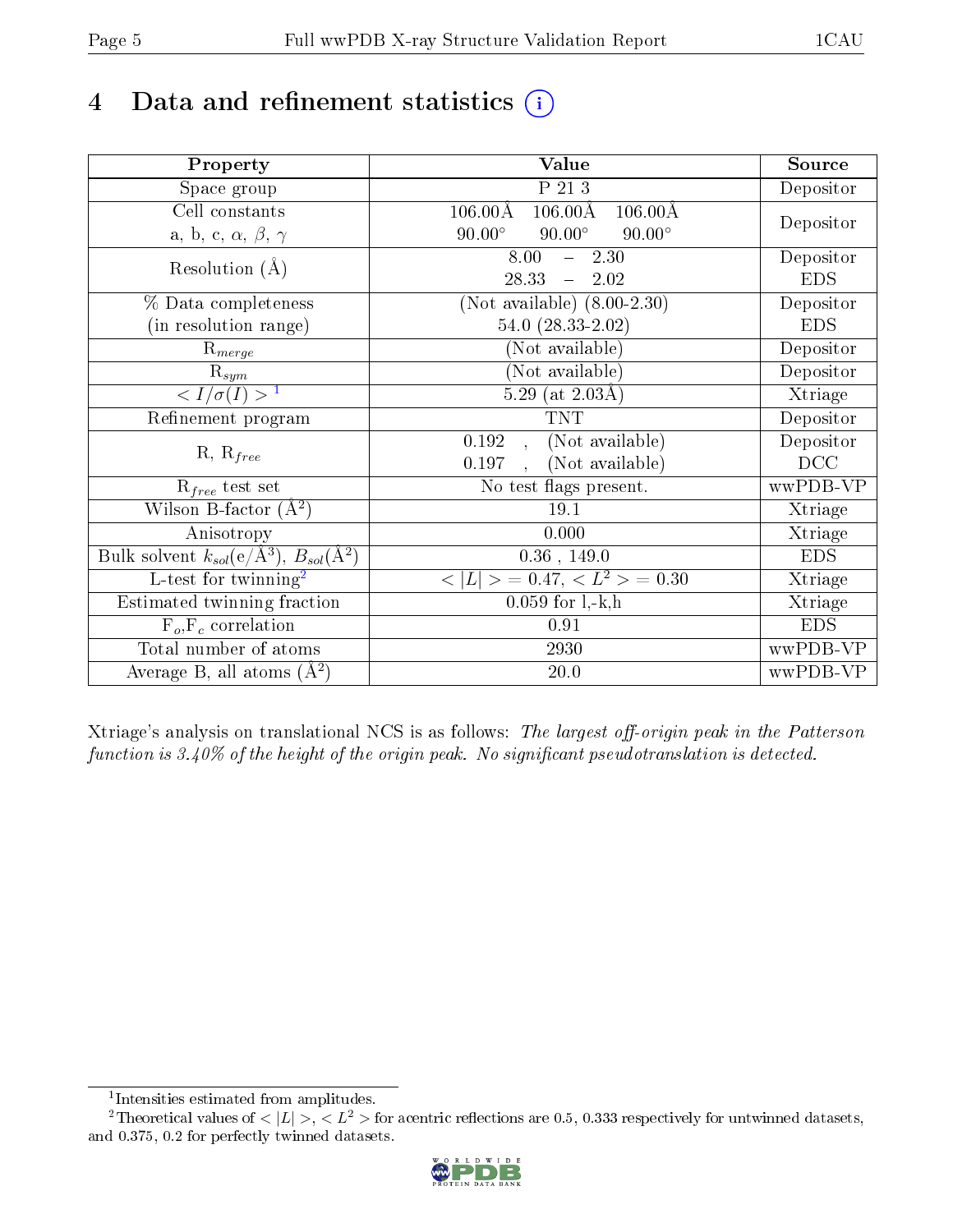## 5 Model quality  $(i)$

### 5.1 Standard geometry  $(i)$

The Z score for a bond length (or angle) is the number of standard deviations the observed value is removed from the expected value. A bond length (or angle) with  $|Z| > 5$  is considered an outlier worth inspection. RMSZ is the root-mean-square of all Z scores of the bond lengths (or angles).

| Mol | Chain |      | Bond lengths         | Bond angles |                           |  |
|-----|-------|------|----------------------|-------------|---------------------------|--|
|     |       | RMSZ | $\ Z\  > 5$          | RMSZ        | $\# Z  > 5$               |  |
|     |       | 1.29 | $11/1511$ $(0.7\%)$  | 1.72        | $37/2046$ $(1.8\%)$       |  |
|     | R     | 1.33 | $18/1472(1.2\%)$     | 1.67        | $33/1992$ $(1.7\%)$       |  |
| 4 H | АH    | 1.31 | 29/2983<br>$(1.0\%)$ | 1.69        | $(1.7\%)$<br>$4038^\circ$ |  |

Chiral center outliers are detected by calculating the chiral volume of a chiral center and verifying if the center is modelled as a planar moiety or with the opposite hand.A planarity outlier is detected by checking planarity of atoms in a peptide group, atoms in a mainchain group or atoms of a sidechain that are expected to be planar.

| Mol | Chain   $\#\text{Chirality outliers}$   $\#\text{Planarity outliers}$ |  |
|-----|-----------------------------------------------------------------------|--|
|     |                                                                       |  |
|     |                                                                       |  |
|     |                                                                       |  |

| Mol            | Chain | Res | <b>Type</b> | Atoms    | $\mathbf{Z}$ | Observed $(A)$ | Ideal(A) |
|----------------|-------|-----|-------------|----------|--------------|----------------|----------|
| 2              | B     | 290 | GLU         | $CD-OE1$ | 7.57         | 1.33           | 1.25     |
| $\overline{2}$ | B     | 329 | GLU         | $CD-OE1$ | 7.52         | 1.33           | 1.25     |
| 1              | А     | 213 | GLU         | $CD-OE1$ | 7.07         | 1.33           | 1.25     |
| 1              | А     | 114 | GLU         | $CD-OE1$ | 6.97         | 1.33           | 1.25     |
| $\mathbf{1}$   | A     | 196 | GLU         | $CD-OE1$ | 6.93         | 1.33           | 1.25     |
| $\overline{2}$ | B     | 271 | GLU         | $CD-OE2$ | 6.92         | 1.33           | 1.25     |
| $\overline{2}$ | B     | 407 | GLU         | $CD-OE2$ | 6.82         | 1.33           | 1.25     |
| 1              | A     | 90  | GLU         | $CD-OE2$ | 6.79         | 1.33           | 1.25     |
| 1              | A     | 81  | <b>GLU</b>  | $CD-OE2$ | 6.76         | 1.33           | 1.25     |
| $\mathbf{1}$   | А     | 205 | GLU         | $CD-OE2$ | 6.73         | 1.33           | 1.25     |
| $\overline{2}$ | B     | 310 | GLU         | $CD-OE2$ | 6.69         | 1.33           | 1.25     |
| 1              | A     | 78  | GLU         | $CD-OE2$ | 6.54         | 1.32           | 1.25     |
| $\overline{2}$ | B     | 342 | GLU         | CD-OE1   | 6.43         | 1.32           | 1.25     |
| $\overline{2}$ | B     | 375 | GLU         | $CD-OE2$ | 6.39         | 1.32           | 1.25     |
| $\overline{2}$ | B     | 408 | GLU         | $CD-OE2$ | 6.37         | 1.32           | 1.25     |
| 1              | А     | 173 | GLU         | $CD-OE1$ | 6.31         | 1.32           | 1.25     |

All (29) bond length outliers are listed below:

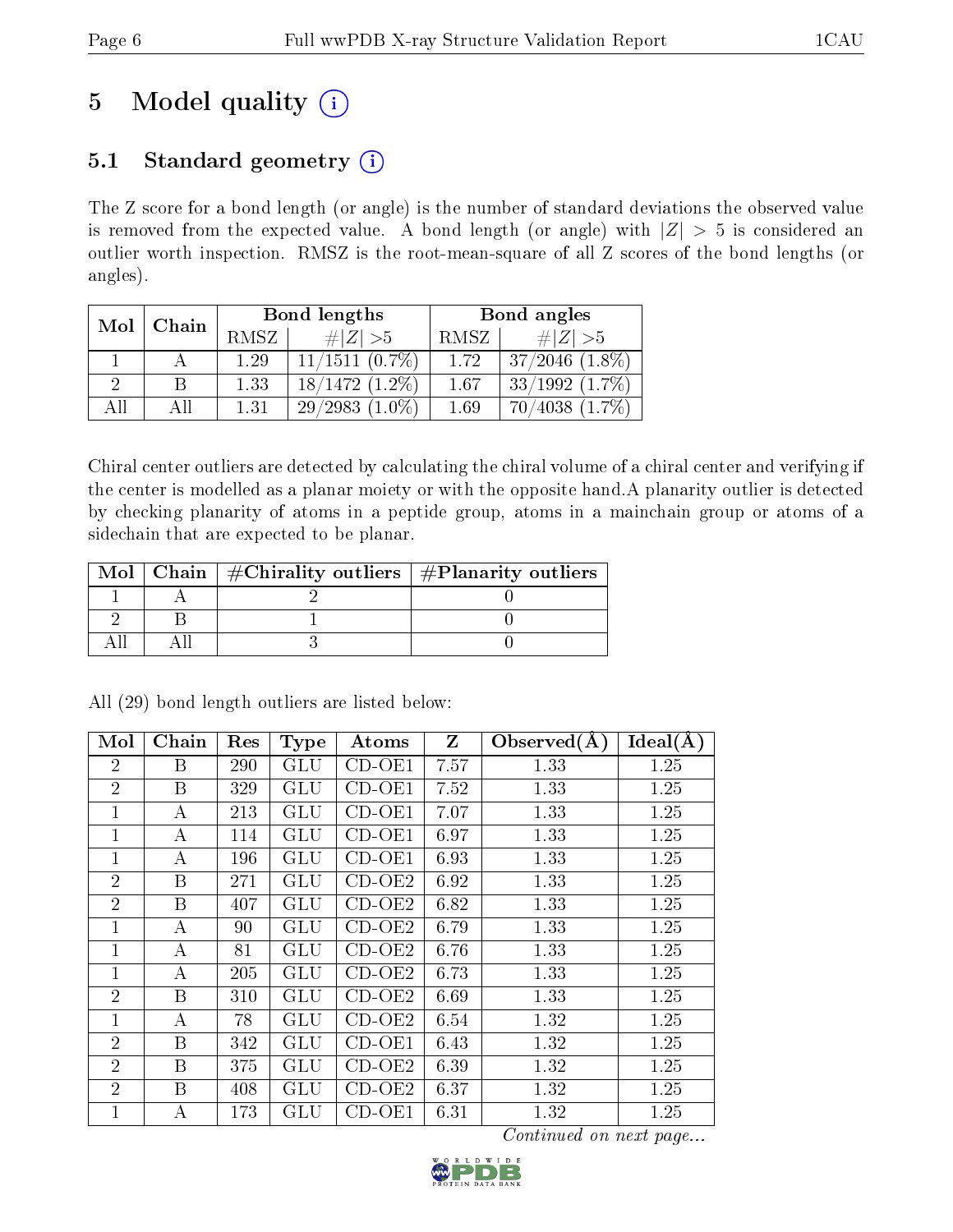| Mol            | Chain        | Res | <b>Type</b> | Atoms       | Z       | Observed $(A)$ | Ideal(A) |
|----------------|--------------|-----|-------------|-------------|---------|----------------|----------|
| 1              | A            | 216 | GLU         | $CD-OE1$    | 6.00    | 1.32           | 1.25     |
| $\overline{2}$ | B            | 404 | GLU         | $CG$ - $CD$ | 5.84    | 1.60           | 1.51     |
| $\overline{2}$ | B            | 248 | <b>PRO</b>  | $N$ -CA     | $-5.78$ | 1.37           | 1.47     |
| $\overline{2}$ | <sub>B</sub> | 411 | GLU         | $CD-OE1$    | 5.75    | 1.31           | 1.25     |
| $\overline{2}$ | B            | 314 | <b>GLU</b>  | $CD-OE2$    | 5.71    | 1.31           | 1.25     |
| $\mathbf{1}$   | A            | 49  | TYR         | $N$ -CA     | 5.64    | 1.57           | 1.46     |
| $\overline{2}$ | B            | 321 | GLU         | $CD-OE2$    | 5.64    | 1.31           | 1.25     |
| $\overline{2}$ | B            | 384 | GLU         | $CD-OE1$    | 5.63    | 1.31           | 1.25     |
| $\mathbf 1$    | A            | 214 | GLU         | $CD-OE1$    | 5.55    | 1.31           | 1.25     |
| $\overline{2}$ | B            | 316 | GLU         | $CD-OE1$    | 5.54    | 1.31           | 1.25     |
| $\overline{2}$ | B            | 404 | GLU         | $CB-CG$     | 5.42    | 1.62           | 1.52     |
| $\overline{2}$ | B            | 372 | <b>GLU</b>  | $CD-OE1$    | 5.34    | 1.31           | 1.25     |
| $\overline{2}$ | B            | 415 | GLU         | $CD-OE2$    | 5.32    | 1.31           | 1.25     |

All (70) bond angle outliers are listed below:

| Mol            | Chain            | Res | <b>Type</b>             | Atoms                    | $\mathbf{Z}$ | Observed $(°)$      | Ideal $(°)$ |
|----------------|------------------|-----|-------------------------|--------------------------|--------------|---------------------|-------------|
| 1              | А                | 47  | <b>ASN</b>              | $C-N$ - $CD$             | $-16.17$     | 85.02               | 120.60      |
| $\overline{2}$ | B                | 247 | LYS.                    | $C-N-CD$                 | $-11.89$     | 94.44               | 120.60      |
| $\overline{2}$ | $\, {\bf B}$     | 344 | $\overline{\text{ASP}}$ | $CB-CG-OD1$              | $-9.78$      | 109.50              | 118.30      |
| $\overline{2}$ | B                | 376 | ARG                     | NE-CZ-NH1                | 9.46         | 125.03              | 120.30      |
| $\mathbf{1}$   | $\bf{A}$         | 136 | $\overline{\text{ASP}}$ | $CB-CG-OD2$              | $-8.83$      | 110.35              | 118.30      |
| $\mathbf{1}$   | A                | 125 | ASP                     | $CB-CG-OD2$              | $-8.22$      | 110.90              | 118.30      |
| $\mathbf{1}$   | $\bf{A}$         | 133 | ASP                     | $CB-CG-OD1$              | 7.75         | 125.27              | 118.30      |
| $\mathbf 1$    | А                | 136 | ASP                     | $CB-CG-OD1$              | 7.68         | 125.21              | 118.30      |
| $\overline{2}$ | B                | 278 | ASP                     | $CB-CG-OD2$              | $-7.68$      | 111.39              | 118.30      |
| $\mathbf 1$    | A                | 124 | <b>PRO</b>              | $N$ -CA-CB               | 7.67         | $\overline{1}12.50$ | 103.30      |
| $\overline{2}$ | B                | 422 | <b>GLN</b>              | $C-N-CD$                 | $-7.43$      | 104.24              | 120.60      |
| $\mathbf{1}$   | $\boldsymbol{A}$ | 85  | $\overline{\text{ASP}}$ | $CB-CG-OD2$              | $-7.19$      | 111.83              | 118.30      |
| $\mathbf{1}$   | A                | 128 | <b>ASP</b>              | $CB$ -CG-OD2             | $-7.14$      | 111.87              | 118.30      |
| $\overline{2}$ | B                | 376 | ARG                     | $NE$ -CZ-NH <sub>2</sub> | $-7.12$      | 116.74              | 120.30      |
| $\mathbf{1}$   | А                | 222 | <b>MET</b>              | $C-N-CD$                 | $-7.04$      | 105.11              | 120.60      |
| $\overline{2}$ | B                | 330 | <b>SER</b>              | $N$ -CA-CB               | 6.97         | 120.95              | 110.50      |
| $\overline{2}$ | $\, {\bf B}$     | 400 | <b>PRO</b>              | $N$ -CA-C                | $-6.90$      | 94.17               | 112.10      |
| $\mathbf{1}$   | $\boldsymbol{A}$ | 127 | ARG                     | NE-CZ-NH <sub>2</sub>    | $-6.79$      | 116.90              | 120.30      |
| $\mathbf{1}$   | $\bf{A}$         | 133 | <b>ASP</b>              | $CB-CG-OD2$              | $-6.75$      | 112.22              | 118.30      |
| $\mathbf{1}$   | А                | 207 | <b>GLU</b>              | $N$ -CA-CB               | $-6.72$      | 98.51               | 110.60      |
| $\overline{2}$ | B                | 331 | <b>MET</b>              | $N$ -CA-CB               | 6.71         | 122.68              | 110.60      |
| $\overline{2}$ | B                | 246 | ASP                     | $CB-CG-OD1$              | $-6.62$      | 112.34              | 118.30      |
| $\mathbf 1$    | A                | 85  | <b>ASP</b>              | $CB-CG-OD1$              | 6.58         | 124.22              | 118.30      |
| $\mathbf 1$    | $\boldsymbol{A}$ | 107 | <b>ASP</b>              | $CB-CG-OD2$              | $-6.53$      | 112.42              | 118.30      |
| $\overline{2}$ | $\boldsymbol{B}$ | 392 | $\rm{ARG}$              | NE-CZ-NH1                | 6.47         | 123.53              | 120.30      |

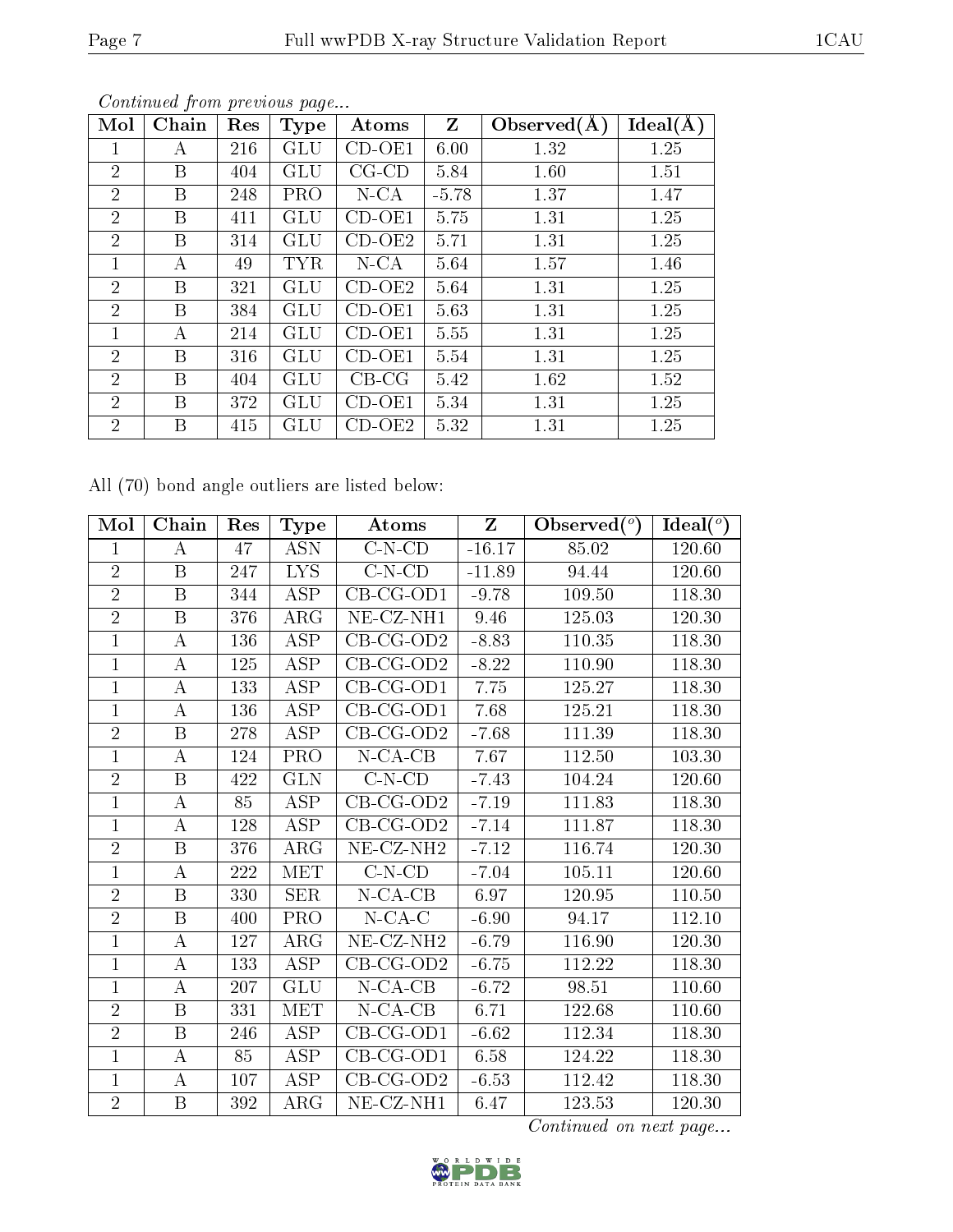| Mol            | Chain            | Res | <b>Type</b>             | Atoms                         | $Z_{\parallel}$ | Observed $\overline{(^{\circ})}$ | Ideal $(°)$ |
|----------------|------------------|-----|-------------------------|-------------------------------|-----------------|----------------------------------|-------------|
| $\overline{2}$ | $\boldsymbol{B}$ | 328 | <b>LEU</b>              | $N$ -CA-CB                    | 6.38            | 123.15                           | 110.40      |
| $\mathbf{1}$   | $\bf{A}$         | 76  | <b>ASP</b>              | $\overline{CB}$ -CG-OD1       | $-6.34$         | 112.60                           | 118.30      |
| $\overline{2}$ | $\, {\bf B}$     | 344 | <b>ASP</b>              | $CB$ -CG-OD2                  | 6.23            | 123.91                           | 118.30      |
| $\overline{2}$ | B                | 280 | ASP                     | $CB-CG-OD2$                   | 6.23            | 123.91                           | 118.30      |
| $\mathbf{1}$   | А                | 105 | $\overline{ASP}$        | $CB-CG-OD2$                   | $6.17\,$        | 123.85                           | 118.30      |
| $\sqrt{2}$     | B                | 420 | <b>ASP</b>              | $CB-CG-OD2$                   | 6.12            | 123.81                           | 118.30      |
| $\mathbf{1}$   | А                | 204 | ASP                     | $CB$ -CG-OD2                  | $-6.12$         | 112.80                           | 118.30      |
| $\mathbf{1}$   | $\boldsymbol{A}$ | 49  | <b>TYR</b>              | $N$ -CA-C                     | 6.11            | 127.50                           | 111.00      |
| $\sqrt{2}$     | $\mathbf B$      | 258 | <b>TYR</b>              | $N$ -CA-CB                    | $6.05\,$        | 121.49                           | 110.60      |
| $\mathbf 1$    | $\boldsymbol{A}$ | 63  | <b>GLN</b>              | $N-CA-CB$                     | 6.04            | 121.46                           | 110.60      |
| $\mathbf{1}$   | $\boldsymbol{A}$ | 52  | $\rm{ARG}$              | NE-CZ-NH1                     | 6.03            | 123.31                           | 120.30      |
| $\mathbf{1}$   | А                | 128 | <b>ASP</b>              | $CB-CG-OD1$                   | 5.95            | 123.65                           | 118.30      |
| $\overline{2}$ | $\, {\bf B}$     | 324 | <b>GLN</b>              | $C-N-CA$                      | 5.94            | 136.55                           | 121.70      |
| $\mathbf{1}$   | $\boldsymbol{A}$ | 211 | <b>LEU</b>              | $N$ -CA-C                     | 5.94            | 127.04                           | 111.00      |
| $\overline{2}$ | B                | 255 | <b>ASP</b>              | $CB-CG-OD2$                   | 5.85            | 123.56                           | 118.30      |
| $\overline{2}$ | B                | 320 | <b>LEU</b>              | $N$ -CA-C                     | $-5.81$         | 95.30                            | 111.00      |
| $\overline{2}$ | $\, {\bf B}$     | 407 | GLU                     | $N$ -CA-CB                    | 5.79            | 121.03                           | 110.60      |
| $\sqrt{2}$     | $\boldsymbol{B}$ | 278 | ASP                     | $CB-CG-OD1$                   | 5.72            | 123.45                           | 118.30      |
| $\mathbf{1}$   | $\boldsymbol{A}$ | 204 | ASP                     | $CB-CG-OD1$                   | 5.64            | 123.38                           | 118.30      |
| $\mathbf{1}$   | А                | 214 | <b>GLU</b>              | $N$ -CA-CB                    | 5.58            | 120.65                           | 110.60      |
| $\overline{2}$ | B                | 252 | $\rm{ARG}$              | $\overline{\text{NE-CL-NH1}}$ | 5.56            | 123.08                           | 120.30      |
| $\mathbf{1}$   | $\boldsymbol{A}$ | 54  | <b>ASN</b>              | $CB-CA-C$                     | $-5.54$         | $\overline{99.31}$               | 110.40      |
| $\overline{2}$ | B                | 246 | <b>ASP</b>              | $CB-CG-OD2$                   | 5.54            | 123.28                           | 118.30      |
| $\mathbf{1}$   | $\boldsymbol{A}$ | 167 | $\rm{ARG}$              | $NE- CZ-NH1$                  | 5.52            | 123.06                           | 120.30      |
| $\sqrt{2}$     | B                | 342 | <b>GLU</b>              | $N-CA-CB$                     | 5.50            | 120.49                           | 110.60      |
| $\mathbf{1}$   | A                | 127 | $\rm{ARG}$              | NE-CZ-NH1                     | 5.47            | 123.04                           | 120.30      |
| $\sqrt{2}$     | $\, {\bf B}$     | 420 | $\overline{\text{ASP}}$ | CB-CG-OD1                     | $-5.47$         | 113.38                           | 118.30      |
| 1              | $\boldsymbol{A}$ | 174 | ASP                     | $CB-CG-OD2$                   | $-5.45$         | 113.40                           | 118.30      |
| $\overline{2}$ | $\boldsymbol{B}$ | 415 | <b>GLU</b>              | $N-CA-CB$                     | 5.44            | 120.39                           | 110.60      |
| $\overline{2}$ | Β                | 254 | $\rm{ARG}$              | $NE$ -CZ-NH1                  | 5.39            | 122.99                           | 120.30      |
| $\overline{2}$ | $\mathbf B$      | 277 | $\rm{ARG}$              | $NE$ - $CZ$ - $NH1$           | 5.35            | 122.97                           | 120.30      |
| $\mathbf{1}$   | A                | 153 | <b>ASN</b>              | $N$ -CA-C                     | 5.33            | 125.38                           | 111.00      |
| 1              | A                | 81  | GLU                     | $N-CA-CB$                     | 5.27            | 120.08                           | 110.60      |
| 1              | А                | 52  | ARG                     | $N-CA-CB$                     | 5.24            | 120.03                           | 110.60      |
| $\overline{2}$ | Β                | 409 | <b>LEU</b>              | $CB-CA-C$                     | 5.21            | 120.10                           | 110.20      |
| 1              | A                | 107 | ASP                     | $N-CA-CB$                     | 5.20            | 119.96                           | 110.60      |
| $\mathbf 1$    | A                | 153 | ASN                     | $CA-C-N$                      | $-5.17$         | 105.82                           | 117.20      |
| $\mathbf{1}$   | A                | 105 | ASP                     | $CB-CG-OD1$                   | $-5.16$         | 113.66                           | 118.30      |
| $\overline{2}$ | $\mathbf B$      | 342 | <b>GLU</b>              | $CB-CA-C$                     | 5.11            | 120.62                           | 110.40      |
| $\overline{2}$ | B                | 336 | <b>TYR</b>              | $CB-CG-CD1$                   | $-5.08$         | 117.95                           | 121.00      |
| $\overline{2}$ | B                | 351 | <b>SER</b>              | $N$ -CA-C                     | 5.08            | 124.72                           | 111.00      |
| $\mathbf{1}$   | A                | 152 | <b>ASP</b>              | $CB-CG-OD1$                   | $-5.06$         | 113.74                           | 118.30      |

Continued from previous page...

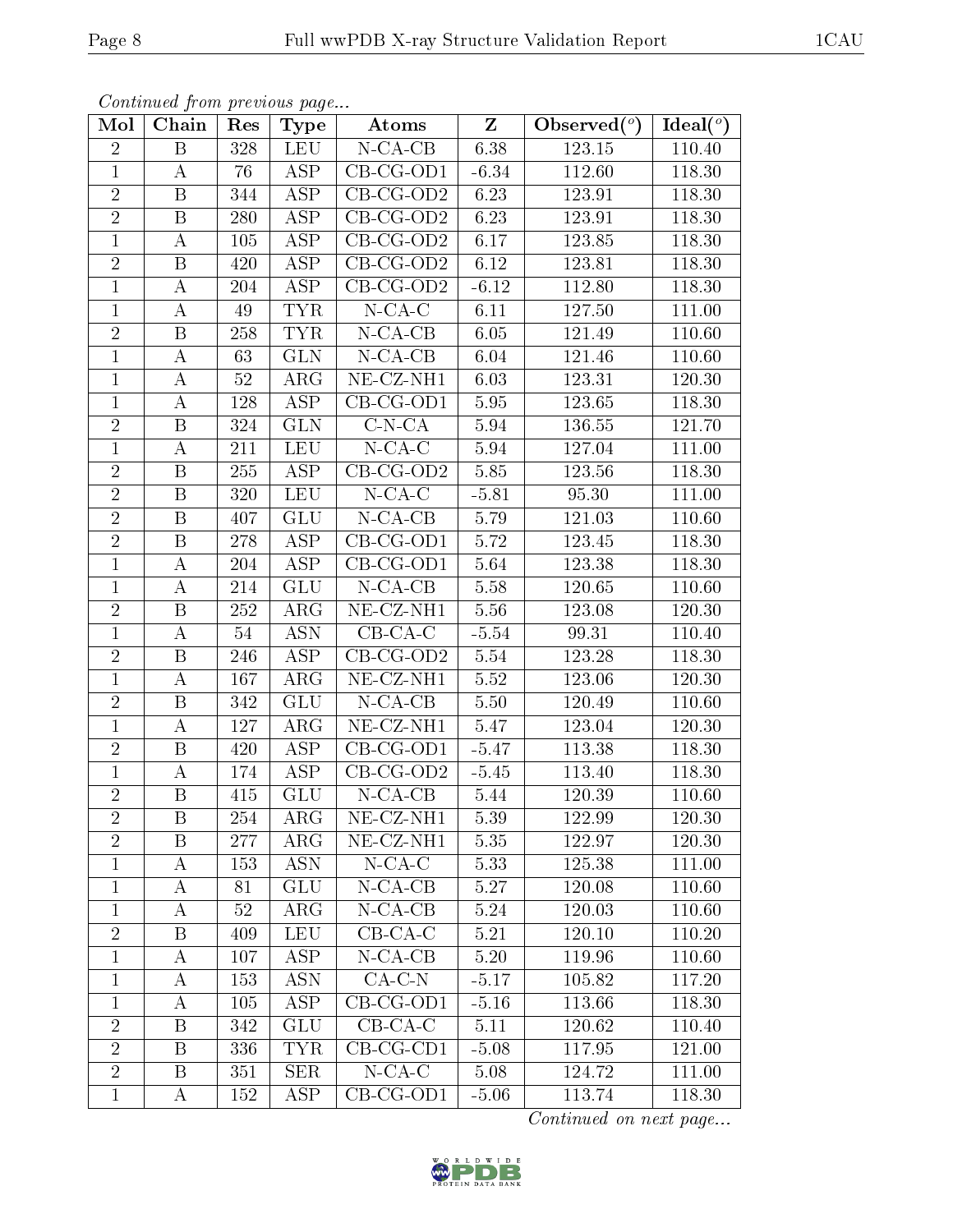| Mol | Chain | $\overline{\phantom{a}}$ Res $\overline{\phantom{a}}$ | $\vert$ Type | Atoms       |         | Observed $(^\circ)$ | Ideal $({}^o)$ |
|-----|-------|-------------------------------------------------------|--------------|-------------|---------|---------------------|----------------|
|     |       | 165                                                   | THR.         | $CA-CB-CG2$ | $-5.04$ | 105.34              | 112.40         |
|     |       | 280                                                   | ΔSΡ          | CB-CG-OD1   | $-5.04$ | 113.77              | 118.30         |
|     |       | 125                                                   | $\Delta$ SP  | $CB-CG-OD1$ | 5.00    | 122.81              | 118.30         |

All (3) chirality outliers are listed below:

| Mol | Chain | Res | Type            | Atom |
|-----|-------|-----|-----------------|------|
|     |       | 63  | GL N            |      |
|     |       | 218 | VA <sub>1</sub> |      |
|     |       | 242 | L ET            |      |

There are no planarity outliers.

#### 5.2 Too-close contacts  $(i)$

In the following table, the Non-H and H(model) columns list the number of non-hydrogen atoms and hydrogen atoms in the chain respectively. The H(added) column lists the number of hydrogen atoms added and optimized by MolProbity. The Clashes column lists the number of clashes within the asymmetric unit, whereas Symm-Clashes lists symmetry related clashes.

| Mol |       |      |      | Chain $\overline{\text{Non-H}}$   H(model)   H(added)   Clashes   Symm-Clashes |
|-----|-------|------|------|--------------------------------------------------------------------------------|
|     | 1480. | 1473 | 130  |                                                                                |
|     | 1450  | 425  | 134  |                                                                                |
|     | 2930  | 2898 | -247 |                                                                                |

The all-atom clashscore is defined as the number of clashes found per 1000 atoms (including hydrogen atoms). The all-atom clashscore for this structure is 42.

All (247) close contacts within the same asymmetric unit are listed below, sorted by their clash magnitude.

| Atom-1              | Atom-2           | Interatomic<br>distance $(\AA)$ | Clash<br>overlap $(A)$ |
|---------------------|------------------|---------------------------------|------------------------|
| 2:B:268:ILE:HG23    | 2:B:272:LYS:HD3  | 1.23                            | 1.20                   |
| 1: A:63: GLN: HE21  | 1: A:63: GLN:CA  | 1.60                            | 1.13                   |
| 1: A:63: GLN:NE2    | 1: A:63: GLN: HA | 1.55                            | 1.11                   |
| 1: A:67:LEU:HD23    | 1: A:68: ARG: N  | 1.74                            | 1.02                   |
| 2:B:282:LEU:HD23    | 2:B:371:ALA:HB1  | 1.40                            | 1.01                   |
| 1: A:60:PHE:HA      | 1:A:182:ARG:HH12 | 1.22                            | 0.98                   |
| 1: A: 155: GLN: HG2 | 1: A:156: ASN:H  | 1.35                            | 0.92                   |
| 1:A:63:GLN:HE21     | 1: A:63: GLN: HA | 0.78                            | 0.92                   |
| 2:B:260:ASN:N       | 2:B:260:ASN:HD22 | 1.63                            | 0.90                   |

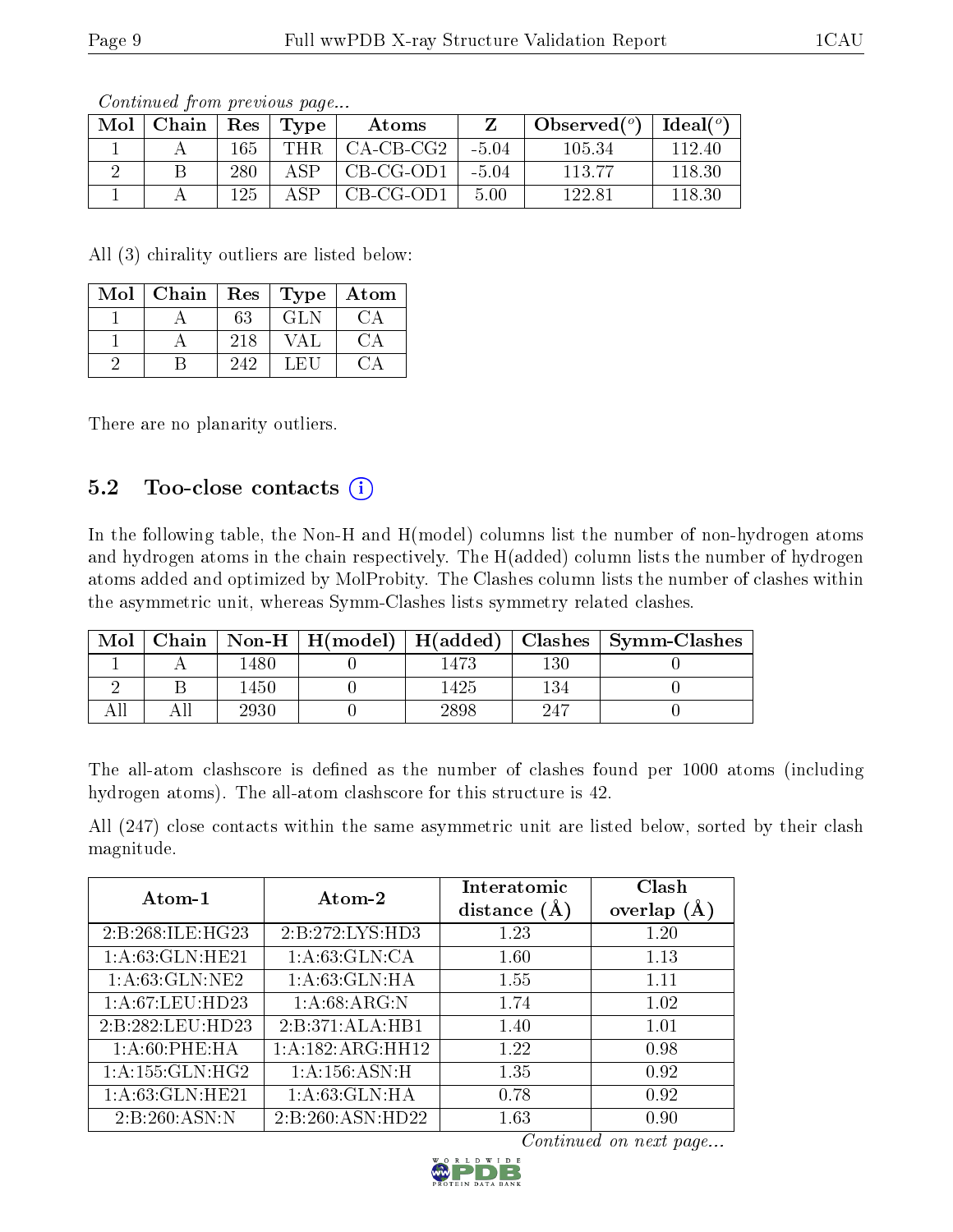| Continuea from previous page |                              | Interatomic    | Clash         |
|------------------------------|------------------------------|----------------|---------------|
| Atom-1                       | Atom-2                       | distance $(A)$ | overlap $(A)$ |
| 1: A: 157: LEU: HD11         | 1: A: 159: ILE: HG13         | 1.55           | 0.88          |
| 1: A:60:PHE:HA               | 1:A:182:ARG:NH1              | 1.88           | 0.88          |
| 2:B:282:LEU:HD23             | 2:B:371:ALA:CB               | 2.03           | 0.87          |
| 2:B:268:ILE:HG23             | 2:B:272:LYS:CD               | 2.04           | 0.84          |
| 1: A:114: GLU:HB3            | 1: A: 158: ARG: HB3          | 1.58           | 0.83          |
| 1: A:61: LYS:HG3             | 1: A:66: SER:OG              | 1.80           | 0.81          |
| 2:B:303:THR:HG23             | 2:B:349:PRO:HA               | 1.63           | 0.80          |
| 1: A:67:LEU:C                | 1: A:67:LEU:HD23             | 2.01           | 0.79          |
| 2: B:268: ILE: CG2           | 2:B:272:LYS:HD3              | 2.10           | 0.79          |
| 2: B: 272: LYS: HG2          | 2:B:272:LYS:O                | 1.83           | 0.78          |
| 2:B:323:GLN:C                | 2:B:325:GLN:H                | 1.86           | 0.77          |
| 1:A:114:GLU:HB2              | 1:A:158:ARG:HH11             | 1.50           | 0.76          |
| 2:B:299:ASN:HB3              | 2:B:374:ASN:OD1              | 1.86           | 0.76          |
| 2:B:320:LEU:HD23             | 2:B:333:LEU:HB3              | 1.66           | 0.76          |
| 1: A:80: LEU:HD22            | 1: A:83: LEU: HD12           | 1.66           | 0.75          |
| 2:B:318:VAL:HG12             | 2:B:319:GLY:N                | 2.01           | 0.75          |
| 2:B:258:TYR:HB3              | 2: B: 417: TYR: CD2          | 2.20           | 0.75          |
| 2:B:323:GLN:OE1              | 2: B:326: GLN: HA            | 1.86           | 0.75          |
| 1:A:154:ASN:OD1              | 1:A:154:ASN:N                | 2.20           | 0.74          |
| 1:A:114:GLU:HB3              | 1: A: 158: ARG: CB           | 2.16           | 0.74          |
| 2:B:409:LEU:O                | 2:B:412:ASN:HB2              | 1.88           | 0.74          |
| 1:A:120:VAL:HG22             | 1:A:129:THR:HG23             | 1.68           | 0.73          |
| 2:B:250:ASN:N                | 2:B:250:ASN:OD1              | 2.20           | 0.73          |
| 1:A:151:PRO:O                | 1: A: 153: ASN: HB2          | 1.88           | 0.73          |
| 1:A:157:LEU:HD11             | 1: A: 159: ILE: CG1          | 2.19           | 0.73          |
| 1: A:114: GLU:CB             | 1: A: 158: ARG: HB3          | 2.18           | 0.72          |
| 2:B:381:GLY:HA2              | 2:B:413:GLN:HG3              | 1.71           | 0.72          |
| 1:A:120:VAL:HG11             | 1: A:147: TYR:OH             | 1.90           | 0.72          |
| 1: A:118: ILE: HG22          | 1:A:149:ILE:HB               | 1.72           | 0.70          |
| 1: A: 132: LEU: HD23         | 2:B:250:ASN:HD22             | 1.55           | 0.70          |
| 1: A: 181: LYS: O            | 1:A:182:ARG:HG2              | 1.92           | 0.70          |
| 1: A: 111: LEU: HD23         | 1:A:111:LEU:N                | 2.07           | 0.70          |
| 2:B:248:PRO:HB3              | 2:B:275:GLN:CD               | 2.10           | 0.70          |
| 2:B:335:ARG:HH11             | 2:B:335:ARG:HG2              | 1.57           | 0.69          |
| 1: A:83:LEU:HD11             | 2:B:347:VAL:HG11             | 1.73           | 0.69          |
| 2:B:265:LEU:HD12             | 2: B: 285: CYS:O             | 1.92           | 0.69          |
| $2:B:260:ASN:\overline{N}$   | $2:B:260:ASN:N\overline{D2}$ | 2.36           | 0.69          |
| 2:B:303:THR:HG23             | 2:B:348:ILE:O                | 1.93           | 0.69          |
| 1:A:157:LEU:CD1              | 1: A: 159: ILE: HG13         | 2.23           | 0.69          |
| 1:A:74:ASN:OD1               | 1:A:74:ASN:N                 | 2.26           | 0.68          |
| 1: A:81: GLU:O               | 1:A:84:ARG:HB3               | 1.92           | 0.68          |

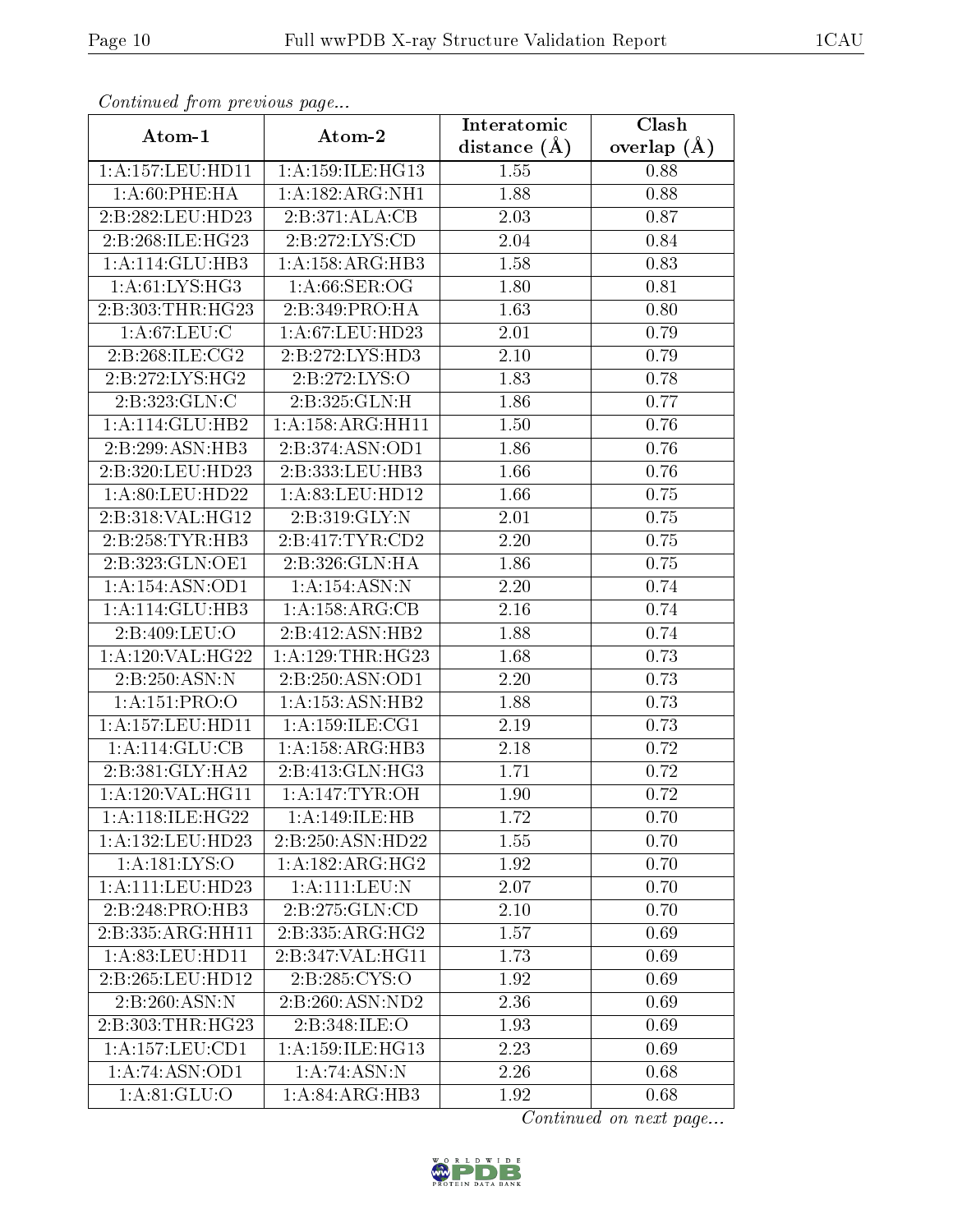| Commuca from previous page    |                    | Interatomic      | Clash           |
|-------------------------------|--------------------|------------------|-----------------|
| Atom-1                        | Atom-2             | distance $(\AA)$ | overlap $(\AA)$ |
| 1: A: 168: ARG: CG            | 1:A:171:THR:HB     | 2.24             | 0.68            |
| 2:B:323:GLN:O                 | 2: B:326: GLN: HG2 | 1.94             | 0.68            |
| 2:B:335:ARG:HG2               | 2:B:335:ARG:NH1    | 2.07             | 0.68            |
| 2:B:313:ALA:O                 | 2:B:339:THR:HA     | 1.94             | 0.68            |
| $1: A:64: \overline{HIS:NE2}$ | 1:A:216:GLU:HG3    | 2.09             | 0.67            |
| 1:A:155:GLN:HG2               | 1: A: 156: ASN: N  | 2.10             | 0.66            |
| 2:B:402:SER:OG                | 2:B:405:GLU:HB2    | 1.94             | 0.66            |
| 1: A: 168: ARG: HG2           | 1:A:171:THR:HB     | 1.77             | 0.66            |
| 1: A:49: TYR: CE1             | 1:A:79:LYS:HE3     | 2.30             | 0.66            |
| 1: A:46: ASN:ND2              | 1: A:76: ASP:OD1   | 2.28             | 0.65            |
| 2:B:321:GLU:HG3               | 2:B:352:PHE:HZ     | 1.61             | 0.65            |
| 1:A:114:GLU:OE1               | 1:A:158:ARG:NH1    | 2.30             | 0.65            |
| 1:A:117:ALA:HB2               | 1:A:157:LEU:HD22   | 1.77             | $0.65\,$        |
| 1:A:151:PRO:O                 | 1: A: 153: ASN: N  | 2.30             | 0.65            |
| 2:B:316:GLU:OE2               | 2:B:335:ARG:NH2    | 2.28             | 0.65            |
| 1:A:85:ASP:OD1                | 1:A:169:PRO:HB3    | 1.97             | 0.64            |
| 2:B:325:GLN:HB3               | 2:B:331:MET:N      | 2.12             | 0.63            |
| 2:B:269:THR:CG2               | 2:B:270:PRO:HD2    | 2.28             | 0.63            |
| 1: A: 106: SER: C             | 1:A:142:ALA:HB2    | 2.18             | 0.63            |
| 2:B:318:VAL:HG12              | 2:B:319:GLY:H      | 1.62             | 0.63            |
| 1:A:62:ASN:ND2                | 1:A:216:GLU:OE1    | 2.31             | 0.62            |
| 1:A:181:LYS:HZ3               | 1: A:214: GLU:C    | 2.02             | 0.62            |
| 1: A:49:TYR:CD1               | 1:A:79:LYS:HE3     | 2.33             | 0.62            |
| 2:B:252:ARG:O                 | 2:B:253:SER:HB3    | 1.99             | 0.62            |
| 1:A:67:LEU:CD2                | 1: A:67:LEU:C      | 2.68             | 0.62            |
| 2:B:279:LEU:HB3               | 2:B:281:ILE:HG13   | 1.80             | 0.62            |
| 2:B:398:THR:HB                | 2:B:399:PHE:CD1    | 2.36             | 0.61            |
| 1: A: 160: LEU: CD1           | 2:B:307:VAL:HG21   | 2.31             | 0.61            |
| 2:B:256:PRO:HD3               | 2: B:266: TYR: CE1 | 2.35             | 0.61            |
| 2:B:269:THR:HG23              | 2:B:270:PRO:HD2    | 1.82             | 0.61            |
| 1: A: 155: GLN: CG            | 1: A: 156: ASN:H   | 2.12             | 0.60            |
| 1: A:151: PRO:C               | 1: A: 153: ASN:H   | 2.04             | 0.60            |
| 2:B:258:TYR:HB3               | 2:B:417:TYR:HD2    | 1.66             | 0.59            |
| 1: A:62: ASN:OD1              | 1: A:64: HIS:N     | 2.27             | 0.59            |
| 2:B:328:LEU:HB3               | 2:B:329:GLU:OE1    | 2.03             | 0.59            |
| 2:B:323:GLN:HG3               | 2:B:323:GLN:O      | 2.02             | 0.59            |
| 1: A: 160: LEU: HD11          | 2:B:307:VAL:HG21   | 1.84             | 0.59            |
| 1: A:51:PHE:O                 | 2:B:346:ILE:HA     | 2.03             | 0.59            |
| 2:B:381:GLY:HA2               | 2: B: 413: GLN: CG | 2.32             | 0.58            |
| 1:A:139:LYS:HE2               | 1: A:141: GLN:OE1  | 2.02             | 0.58            |
| 2: B:266: TYR:O               | 2:B:284:ASN:HB2    | 2.03             | 0.58            |

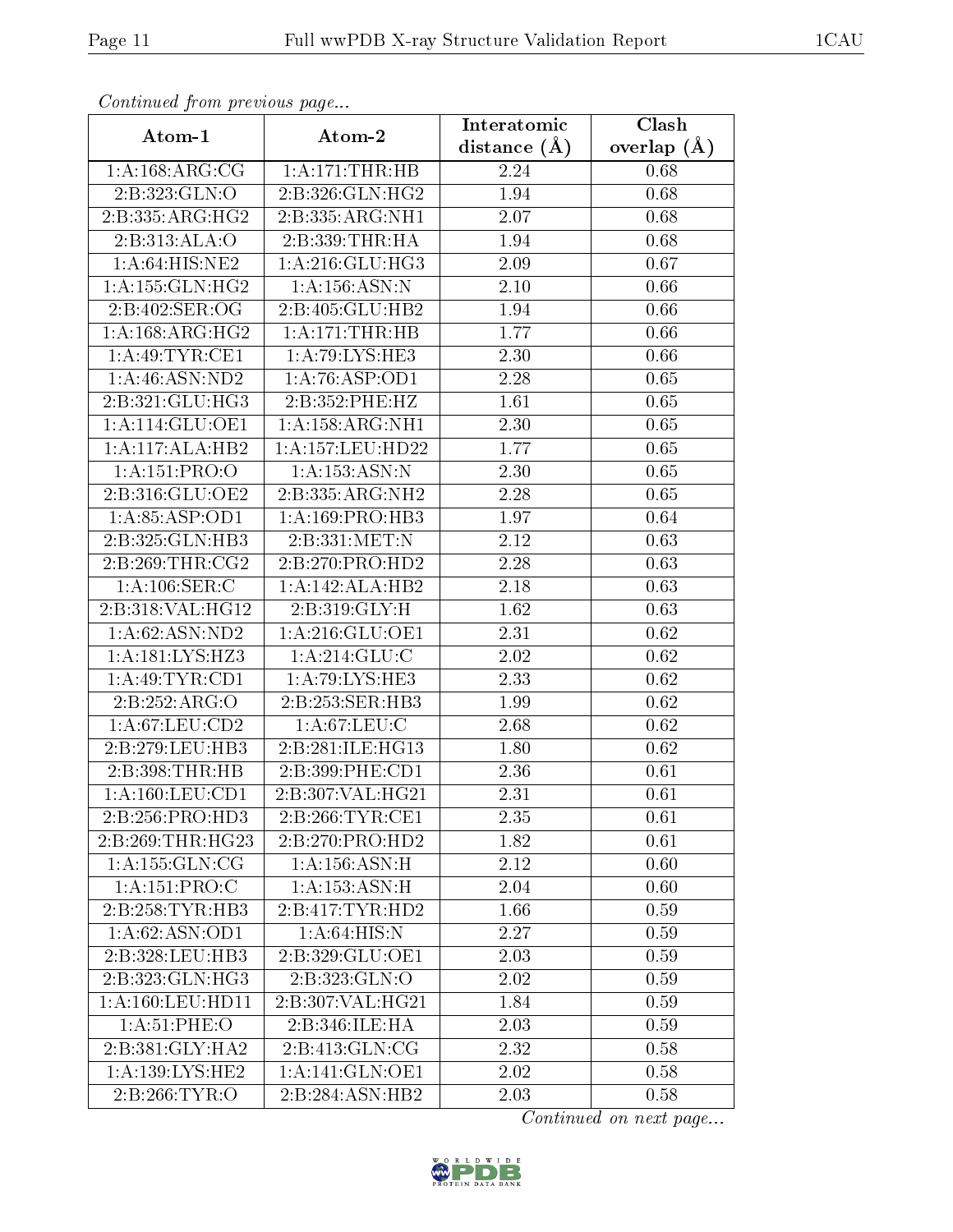| Continuatu from previous page |                               | Interatomic       | Clash           |
|-------------------------------|-------------------------------|-------------------|-----------------|
| Atom-1                        | Atom-2                        | distance $(A)$    | overlap $(\AA)$ |
| 2:B:318:VAL:HA                | 2:B:334:ARG:O                 | 2.04              | 0.58            |
| 1:A:210:LEU:HD23              | 1: A:211:LEU:HB2              | 1.84              | 0.58            |
| 2:B:276:LEU:O                 | 2:B:279:LEU:N                 | 2.35              | 0.58            |
| 1: A:60:PHE:CA                | 1:A:182:ARG:HH12              | 2.07              | 0.57            |
| 2:B:393:GLN:O                 | 2:B:393:GLN:HG3               | 2.02              | 0.57            |
| 1: A:81: GLU:O                | 1: A:81: GLU:HG3              | 2.05              | 0.56            |
| 1:A:102:HIS:O                 | 1:A:145:PRO:HA                | 2.05              | $0.56\,$        |
| 2:B:424:ARG:HG2               | 2:B:424:ARG:O                 | 2.04              | 0.56            |
| 2:B:303:THR:CG2               | 2:B:349:PRO:HA                | $\overline{2.33}$ | 0.56            |
| 2:B:414:LYS:CD                | 2:B:414:LYS:H                 | 2.17              | 0.56            |
| 2:B:318:VAL:HG13              | 2:B:334:ARG:O                 | 2.07              | 0.55            |
| 1:A:113:LEU:HD22              | 2:B:365:VAL:HG21              | 1.86              | 0.55            |
| 2:B:259:SER:C                 | 2:B:260:ASN:HD22              | 2.10              | 0.55            |
| 2:B:322:GLN:HB3               | 2:B:325:GLN:OE1               | 2.06              | 0.55            |
| 1:A:49:TYR:CG                 | 1:A:79:LYS:NZ                 | 2.74              | 0.55            |
| 2:B:318:VAL:CG1               | 2:B:319:GLY:N                 | 2.70              | 0.55            |
| 1:A:220:VAL:O                 | 1:A:220:VAL:HG12              | 2.08              | 0.54            |
| 1:A:149:ILE:O                 | 1:A:151:PRO:HD3               | 2.08              | 0.54            |
| 1: A: 168: ARG: HG2           | 1: A:171:THR:CB               | 2.38              | $0.54\,$        |
| 1: A:62: ASN: C               | 1:A:62:ASN:OD1                | 2.46              | 0.54            |
| 2:B:312:ARG:HB3               | 2:B:359:ALA:HB3               | 1.90              | 0.54            |
| 1: A:49: TYR: CB              | 1:A:79:LYS:HZ2                | 2.20              | 0.54            |
| 1: A:52: ARG:HG3              | 2:B:340:LEU:HD11              | 1.89              | 0.54            |
| 1:A:59:LEU:HD12               | 1:A:67:LEU:HD22               | 1.90              | 0.54            |
| 1: A:61: LYS:H                | 1: A: 182: ARG: HH22          | 1.55              | 0.54            |
| 2:B:259:SER:HA                | 2:B:263:GLY:O                 | 2.08              | 0.54            |
| 2:B:335:ARG:HH11              | 2:B:335:ARG:CG                | 2.19              | 0.54            |
| 1: A:81:GLU:OE2               | 1:A:84:ARG:NH1                | 2.41              | 0.53            |
| 2:B:258:TYR:CD1               | 2: B: 417: TYR: CE2           | 2.96              | 0.53            |
| 2:B:340:LEU:HG                | 2:B:344:ASP:CB                | 2.38              | 0.53            |
| 1: A:80: LEU:HD22             | $1: A:83:LEU: \overline{CD1}$ | 2.37              | 0.53            |
| 1: A:56:PHE:N                 | 1: A:56:PHE:CD1               | 2.76              | 0.53            |
| 1: A: 181: LYS: N             | 1: A: 181: LYS: CD            | 2.72              | 0.53            |
| 2:B:249:PHE:CD1               | 2:B:249:PHE:N                 | 2.73              | 0.52            |
| 1:A:210:LEU:HD23              | 1:A:211:LEU:HD23              | 1.91              | 0.52            |
| 1: A:216: GLU:OE1             | 1:A:216:GLU:HA                | 2.09              | 0.52            |
| 1:A:141:GLN:OE1               | $1:A:141:GLN:\overline{HA}$   | 2.09              | 0.52            |
| 2:B:268:ILE:HG12              | 2:B:272:LYS:HE2               | 1.90              | 0.52            |
| 1: A:63: GLN: C               | 1: A:63: GLN: HE21            | 2.10              | 0.51            |
| 2:B:325:GLN:CB                | 2:B:331:MET:HB2               | 2.40              | 0.51            |
| 1: A:216: GLU:O               | 1: A:219: ILE: O              | 2.28              | 0.51            |

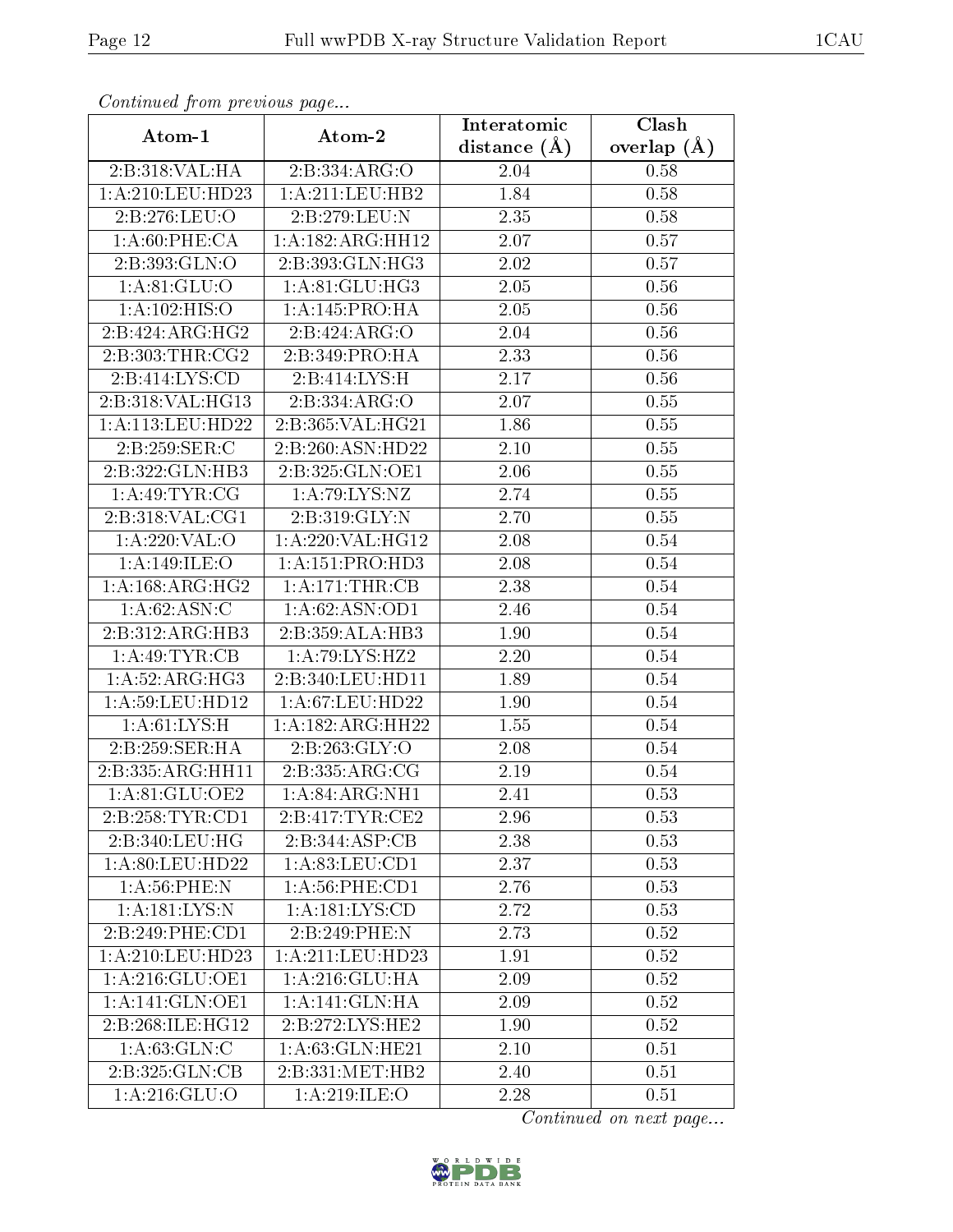| Continuea from previous page |                              | Interatomic      | Clash         |
|------------------------------|------------------------------|------------------|---------------|
| Atom-1                       | Atom-2                       | distance $(\AA)$ | overlap $(A)$ |
| 1: A: 119: LEU: HD13         | 1: A:148:LEU:HG              | 1.92             | 0.51          |
| 2:B:325:GLN:HB2              | 2:B:331:MET:HB2              | 1.93             | 0.51          |
| 1:A:132:LEU:HD23             | 2:B:250:ASN:ND2              | 2.25             | 0.50          |
| 1:A:135:GLY:O                | 2:B:252:ARG:HG3              | 2.12             | 0.50          |
| 2:B:256:PRO:HD3              | 2:B:266:TYR:HE1              | 1.76             | 0.50          |
| 2:B:262:TYR:CD1              | 2:B:262:TYR:N                | 2.80             | 0.49          |
| 2:B:268:ILE:HG23             | 2:B:272:LYS:CE               | 2.42             | 0.49          |
| 1:A:157:LEU:HD11             | 1: A: 159: ILE: CD1          | 2.41             | 0.49          |
| 1: A:77:THR:HG23             | 1: A:80: LEU:H               | 1.77             | 0.49          |
| 2:B:262:TYR:HA               | 2:B:289:ASN:HD22             | 1.78             | 0.49          |
| 2:B:390:ILE:HG23             | 2:B:394:VAL:CG1              | 2.41             | 0.49          |
| 1:A:223:PRO:CD               | 1: A:224:LYS:H               | 2.25             | 0.49          |
| 2:B:249:PHE:O                | 2:B:275:GLN:NE2              | 2.45             | 0.49          |
| 1: A:79: LYS: HE2            | 2:B:321:GLU:HB2              | 1.95             | 0.49          |
| 2:B:296:PRO:HA               | 2:B:354:VAL:O                | 2.12             | 0.49          |
| 2:B:398:THR:CG2              | 2:B:399:PHE:CE1              | 2.95             | 0.49          |
| 2:B:418:PHE:O                | 2:B:419:VAL:HG23             | 2.12             | 0.49          |
| 1: A: 164: ILE: HD12         | 1: A:164: ILE:N              | 2.27             | 0.49          |
| 1: A:49: TYR: CD1            | 1:A:79:LYS:CE                | 2.96             | 0.49          |
| 2:B:294:PHE:HD1              | 2:B:417:TYR:O                | 1.96             | 0.49          |
| 1:A:62:ASN:OD1               | 1: A:63: GLN:N               | 2.46             | 0.49          |
| 1:A:181:LYS:HD2              | 1: A: 181: LYS: N            | 2.27             | 0.48          |
| 1:A:223:PRO:CG               | 1: A:224:LYS:H               | 2.26             | 0.48          |
| 1: A:49: TYR: CD1            | 1: A:79: LYS: NZ             | 2.79             | 0.48          |
| 1: A: 158: ARG: NH2          | 2:B:309:ASN:ND2              | 2.61             | 0.48          |
| 1:A:135:GLY:C                | 2:B:252:ARG:HG3              | 2.33             | 0.48          |
| 1: A:59: LEU:O               | $1:A:182:ARG:\overline{NH1}$ | 2.47             | 0.48          |
| 2:B:391:PRO:O                | 2:B:394:VAL:N                | 2.34             | 0.48          |
| 1: A:114: GLU:HB2            | $1:A:158:ARG:\overline{NH1}$ | 2.24             | 0.48          |
| 1: A: 132: LEU: CD2          | 2:B:250:ASN:ND2              | 2.77             | 0.47          |
| 1:A:136:ASP:HA               | 2:B:252:ARG:HB2              | 1.95             | 0.47          |
| 1: A:110: VAL: C             | 1:A:111:EU:HD23              | 2.34             | 0.47          |
| 1:A:56:PHE:HB3               | 1:A:68:ARG:HB3               | 1.96             | 0.47          |
| 1: A:63: GLN: NE2            | 1:A:63:GLN:CA                | 2.34             | 0.47          |
| 2:B:316:GLU:O                | 2:B:354:VAL:HA               | 2.14             | 0.47          |
| 2:B:322:GLN:HB3              | 2:B:322:GLN:HE21             | 1.46             | 0.47          |
| 2:B:246:ASP:O                | 2:B:247:LYS:HD3              | 2.15             | 0.47          |
| 1: A:179: SER:OG             | 1:A:185:SER:N                | 2.45             | 0.47          |
| 1:A:64:HIS:HD2               | 1: A:219: ILE: O             | 1.97             | 0.47          |
| 2:B:323:GLN:O                | 2:B:326:GLN:N                | 2.48             | 0.47          |
| 1: A: 180: THR: HB           | 1:A:217:GLY:HA2              | 1.96             | 0.47          |

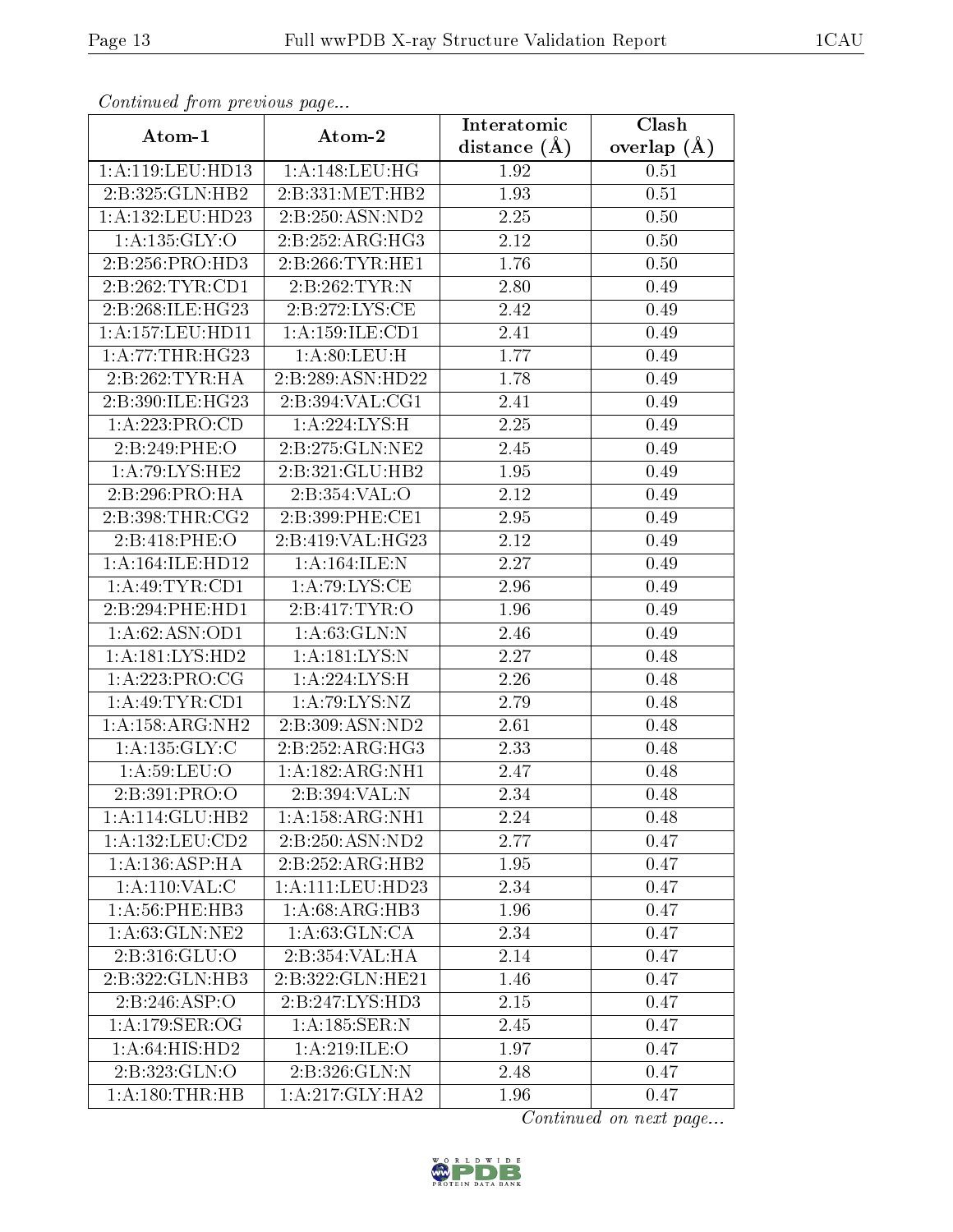| Continuatu jibin previous puge |                    | Interatomic    | Clash           |  |
|--------------------------------|--------------------|----------------|-----------------|--|
| Atom-1                         | Atom-2             | distance $(A)$ | overlap $(\AA)$ |  |
| 1:A:68:ARG:NH2                 | 1:A:90:GLU:HB3     | 2.30           | 0.47            |  |
| 2:B:344:ASP:OD1                | 2:B:344:ASP:N      | 2.47           | 0.46            |  |
| 1: A:83:LEU:HD11               | 2:B:347:VAL:CG1    | 2.44           | 0.46            |  |
| 1:A:132:LEU:CD2                | 2:B:250:ASN:HD22   | 2.26           | 0.46            |  |
| 1:A:196:GLU:OE2                | 1: A:203:TYR:HB2   | 2.15           | 0.46            |  |
| 2:B:269:THR:HG22               | 2:B:270:PRO:N      | 2.31           | 0.46            |  |
| 2:B:314:GLU:OE2                | 2:B:359:ALA:HB2    | 2.16           | 0.46            |  |
| 1:A:220:VAL:O                  | 1:A:221:LYS:C      | 2.54           | 0.46            |  |
| 1:A:223:PRO:HD2                | 1: A: 224: LYS: O  | 2.15           | 0.46            |  |
| 2:B:279:LEU:HB3                | 2:B:281:ILE:HB     | 1.98           | 0.46            |  |
| 1: A:114: GLU:HB3              | 1:A:158:ARG:HB2    | 1.96           | 0.46            |  |
| 1:A:204:ASP:O                  | 1: A:208: GLN: HG3 | 2.16           | 0.46            |  |
| 1: A:49: TYR: CB               | 1: A:79: LYS: NZ   | 2.79           | 0.45            |  |
| 2:B:289:ASN:O                  | 2:B:290:GLU:C      | 2.53           | 0.45            |  |
| 1:A:207:GLU:O                  | 1: A:210:LEU:HB3   | 2.16           | 0.45            |  |
| 2:B:303:THR:O                  | 2:B:368:GLY:HA2    | 2.15           | 0.45            |  |
| 1:A:119:LEU:HD12               | 1:A:147:TYR:O      | 2.16           | 0.45            |  |
| 2:B:324:GLN:C                  | 2:B:325:GLN:OE1    | 2.55           | 0.45            |  |
| 1: A: 150: ASN: OD1            | 1:A:155:GLN:O      | 2.34           | 0.45            |  |
| 1:A:223:PRO:HG2                | 1:A:224:LYS:O      | 2.17           | 0.45            |  |
| 2:B:282:LEU:CD2                | 2:B:371:ALA:HB1    | 2.29           | 0.45            |  |
| 2:B:391:PRO:O                  | 2:B:394:VAL:HB     | 2.16           | 0.45            |  |
| 2:B:398:THR:HB                 | 2:B:399:PHE:HD1    | 1.79           | 0.44            |  |
| 1: A:212: GLN: NE2             | 1:A:214:GLU:HB2    | 2.32           | 0.44            |  |
| 2: B: 299: ASN:O               | 2:B:350:SER:O      | 2.35           | 0.44            |  |
| 2:B:325:GLN:HB2                | 2:B:331:MET:CB     | 2.47           | 0.44            |  |
| 2:B:387:ILE:HG22               | 2:B:410:LEU:HD11   | 2.00           | 0.44            |  |
| 2:B:309:ASN:C                  | 2:B:310:GLU:HG2    | 2.38           | 0.44            |  |
| 1:A:211:LEU:HD13               | 1:A:212:GLN:N      | 2.32           | 0.44            |  |
| 2:B:273:ASN:OD1                | 2:B:274:SER:N      | 2.51           | 0.44            |  |
| 1:A:181:LYS:NZ                 | 1:A:215:GLN:HA     | 2.33           | 0.43            |  |
| 1: A: 181: LYS: NZ             | 1: A:215: GLN:N    | 2.66           | 0.43            |  |
| 1:A:215:GLN:H                  | 1: A:215: GLN: HG3 | 1.62           | 0.43            |  |
| 1:A:192:LYS:HB3                | 1:A:192:LYS:NZ     | 2.31           | 0.43            |  |
| 1: A:91: TYR: CZ               | 1: A:93: SER:HB2   | 2.53           | 0.43            |  |
| 2: B: 273: ASN:O               | 2:B:277:ARG:HB2    | 2.18           | 0.43            |  |
| 1: A:49: TYR: HB3              | 1: A:79: LYS: NZ   | 2.33           | 0.43            |  |
| 2:B:258:TYR:CD1                | 2:B:417:TYR:CD2    | 3.06           | 0.43            |  |
| 2:B:263:GLY:HA2                | 2:B:287:GLN:O      | 2.19           | 0.43            |  |
| 2:B:406:VAL:O                  | 2:B:407:GLU:C      | 2.55           | 0.43            |  |
| 2:B:345:ILE:HG22               | 2:B:346:ILE:N      | 2.34           | 0.42            |  |

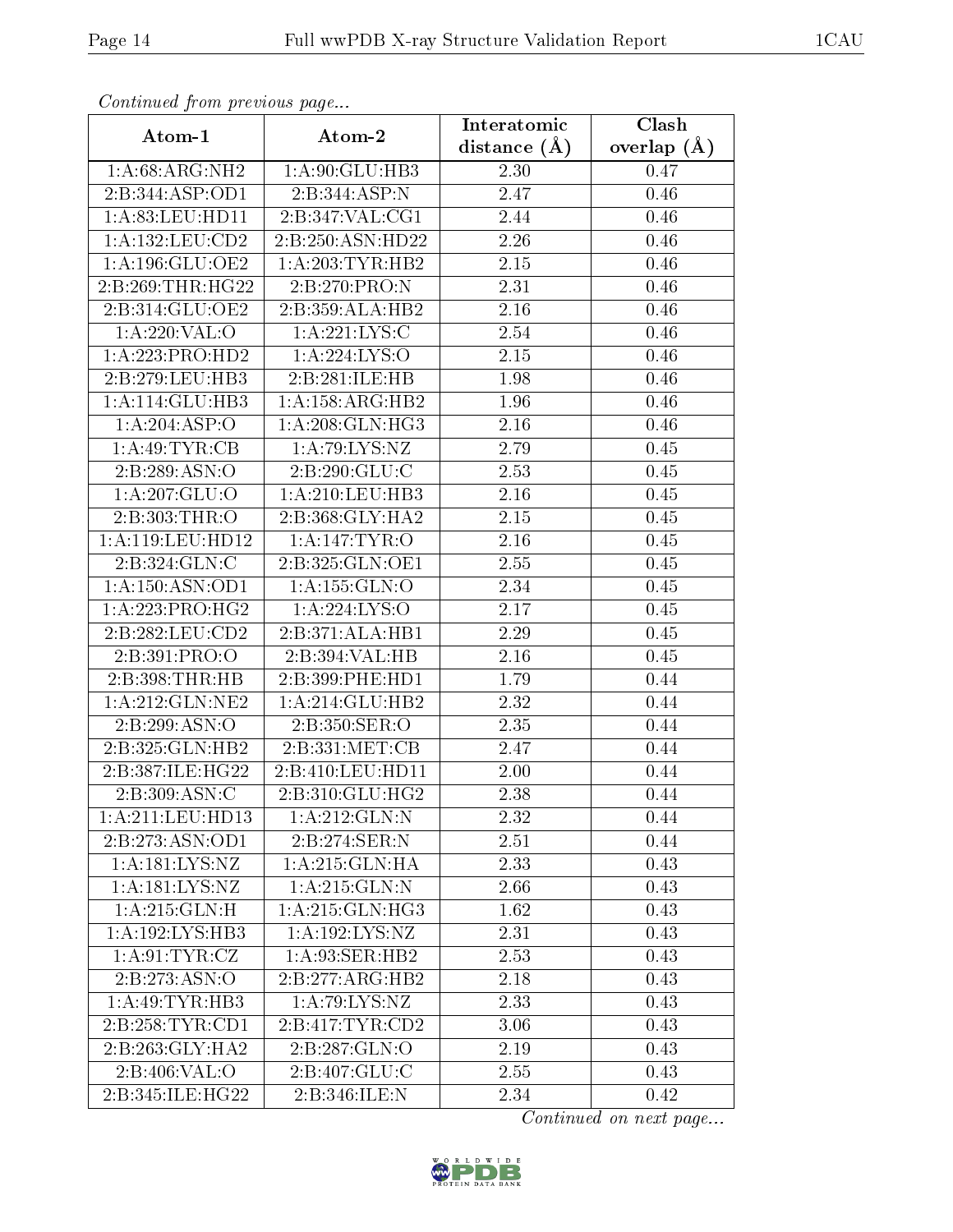|                     | $\cdots$ , $\cdots$ , $\cdots$ , $\cdots$ , $\cdots$ , $\cdots$ , $\cdots$ , $\cdots$ , $\cdots$ , $\cdots$ , $\cdots$ , $\cdots$ , $\cdots$ , $\cdots$ , $\cdots$ , $\cdots$ , $\cdots$ , $\cdots$ , $\cdots$ , $\cdots$ , $\cdots$ , $\cdots$ , $\cdots$ , $\cdots$ , $\cdots$ , $\cdots$ , $\cdots$ , $\cdots$ , $\cdots$ , $\cdots$ , $\cdots$ , $\cdots$ | Interatomic    | Clash           |
|---------------------|---------------------------------------------------------------------------------------------------------------------------------------------------------------------------------------------------------------------------------------------------------------------------------------------------------------------------------------------------------------|----------------|-----------------|
| Atom-1              | Atom-2                                                                                                                                                                                                                                                                                                                                                        | distance $(A)$ | overlap $(\AA)$ |
| 2:B:420:ASP:OD1     | 2:B:421:GLY:O                                                                                                                                                                                                                                                                                                                                                 | 2.38           | 0.42            |
| 1: A:118: ILE: CG2  | 1:A:149:ILE:HB                                                                                                                                                                                                                                                                                                                                                | 2.44           | 0.42            |
| 2:B:332:GLN:HG3     | 2:B:332:GLN:H                                                                                                                                                                                                                                                                                                                                                 | 1.61           | 0.42            |
| 1: A:51:PHE:O       | 2:B:346:ILE:HG13                                                                                                                                                                                                                                                                                                                                              | 2.19           | 0.42            |
| 1: A:98: LEU: HD12  | 1: A:148: LEU:O                                                                                                                                                                                                                                                                                                                                               | 2.19           | 0.42            |
| 2:B:269:THR:CG2     | 2:B:270:PRO:CD                                                                                                                                                                                                                                                                                                                                                | 2.97           | 0.42            |
| 1:A:182:ARG:O       | 1:A:183:LEU:HD12                                                                                                                                                                                                                                                                                                                                              | 2.20           | 0.42            |
| 2:B:262:TYR:HB3     | 2:B:292:ALA:CB                                                                                                                                                                                                                                                                                                                                                | 2.50           | 0.42            |
| 2:B:275:GLN:O       | 2:B:279:LEU:HD22                                                                                                                                                                                                                                                                                                                                              | 2.20           | 0.42            |
| 1:A:211:LEU:C       | 1:A:211:LEU:HD13                                                                                                                                                                                                                                                                                                                                              | 2.40           | 0.42            |
| 2:B:383:LYS:N       | 2:Bi:416:SER:OG                                                                                                                                                                                                                                                                                                                                               | 2.53           | 0.41            |
| 1: A: 181: LYS: HZ1 | 1:A:215:GLN:HA                                                                                                                                                                                                                                                                                                                                                | 1.85           | 0.41            |
| 1: A:96: ASN:O      | 1:A:221:LYS:HA                                                                                                                                                                                                                                                                                                                                                | 2.21           | 0.41            |
| 2:B:307:VAL:O       | 2:B:307:VAL:HG12                                                                                                                                                                                                                                                                                                                                              | 2.17           | 0.41            |
| 2:B:387:ILE:C       | 2:B:389:GLN:H                                                                                                                                                                                                                                                                                                                                                 | 2.22           | 0.41            |
| 2:B:320:LEU:HG      | 2:B:320:LEU:H                                                                                                                                                                                                                                                                                                                                                 | 1.56           | 0.41            |
| 2:B:345:ILE:CG2     | 2:B:346:ILE:N                                                                                                                                                                                                                                                                                                                                                 | 2.84           | 0.41            |
| 2:B:325:GLN:CB      | 2:B:331:MET:CB                                                                                                                                                                                                                                                                                                                                                | 2.99           | 0.41            |
| 2:B:335:ARG:O       | 2:B:335:ARG:HG3                                                                                                                                                                                                                                                                                                                                               | 2.07           | 0.41            |
| 1:A:211:LEU:HD22    | 1: A:211:LEU:HA                                                                                                                                                                                                                                                                                                                                               | 1.31           | 0.41            |
| 2:B:322:GLN:N       | 2:B:331:MET:SD                                                                                                                                                                                                                                                                                                                                                | 2.82           | 0.41            |
| 1:A:118:ILE:HD13    | 1: A:151: PRO:HG3                                                                                                                                                                                                                                                                                                                                             | 2.02           | 0.41            |
| 1: A:213: GLU:O     | 1: A:215: GLN: HG3                                                                                                                                                                                                                                                                                                                                            | 2.21           | 0.41            |
| 2: B: 258: TYR: CG  | 2: B: 417: TYR: CD2                                                                                                                                                                                                                                                                                                                                           | 3.09           | 0.41            |
| 2:B:386:VAL:O       | 2:B:389:GLN:HB2                                                                                                                                                                                                                                                                                                                                               | 2.20           | 0.41            |
| 1: A:212: GLN:OE1   | 1: A:213: GLU:N                                                                                                                                                                                                                                                                                                                                               | 2.50           | 0.40            |
| 2:B:269:THR:HG22    | 2: B: 270: PRO:CD                                                                                                                                                                                                                                                                                                                                             | 2.50           | 0.40            |
| 2:B:323:GLN:HG3     | 2:B:326:GLN:NE2                                                                                                                                                                                                                                                                                                                                               | 2.36           | 0.40            |
| 2:B:422:GLN:HA      | 2:B:423:PRO:HD2                                                                                                                                                                                                                                                                                                                                               | 1.79           | 0.40            |
| 2:B:245:GLN:HG2     | 2:B:249:PHE:HD2                                                                                                                                                                                                                                                                                                                                               | 1.86           | 0.40            |
| 2:B:259:SER:HB2     | 2:B:264:LYS:HG3                                                                                                                                                                                                                                                                                                                                               | 2.04           | 0.40            |
| 2:B:318:VAL:CG1     | 2:B:319:GLY:H                                                                                                                                                                                                                                                                                                                                                 | 2.30           | 0.40            |
| 2:B:270:PRO:HB3     | 2:B:277:ARG:HA                                                                                                                                                                                                                                                                                                                                                | 2.03           | 0.40            |

There are no symmetry-related clashes.

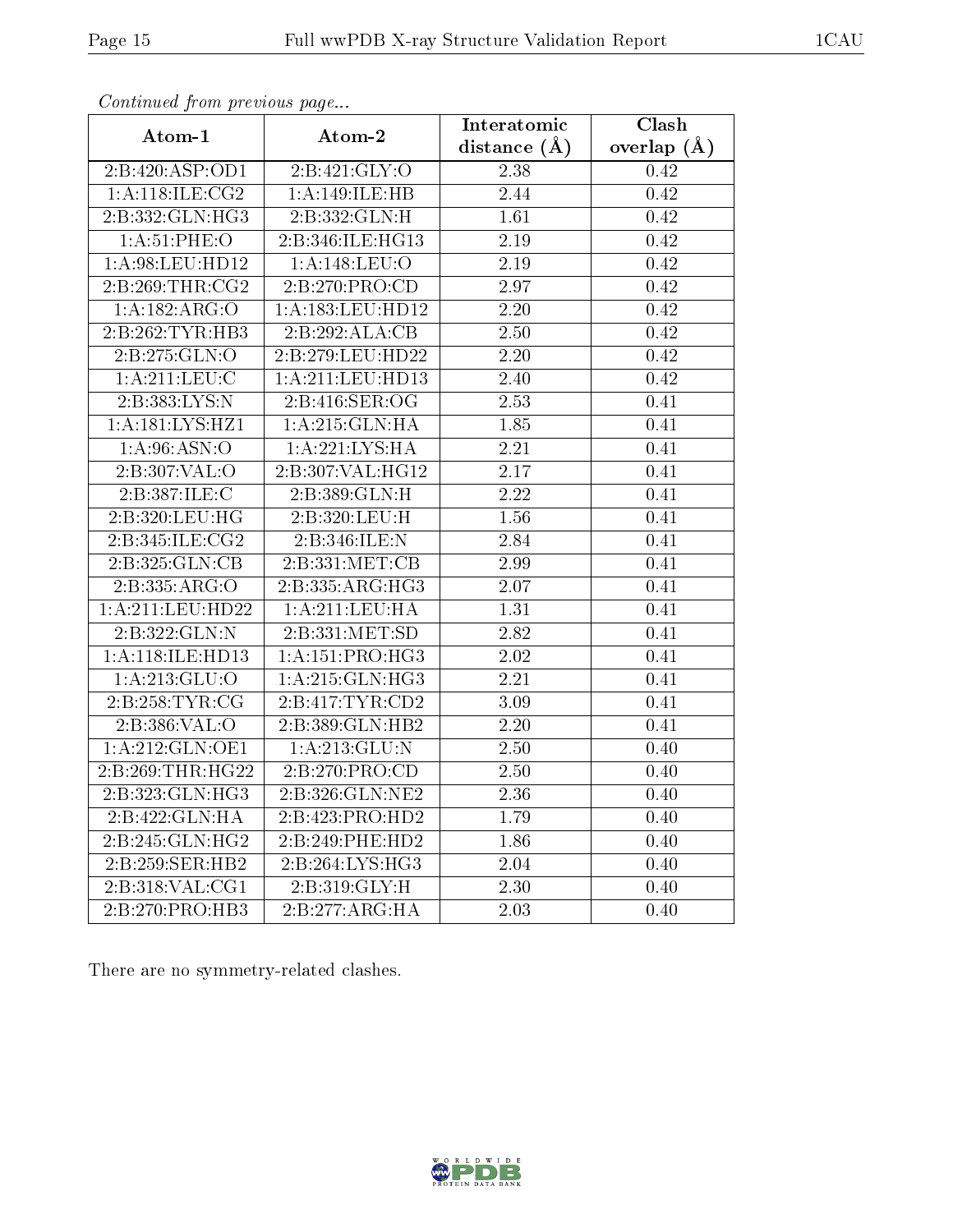### 5.3 Torsion angles  $(i)$

#### 5.3.1 Protein backbone  $(i)$

In the following table, the Percentiles column shows the percent Ramachandran outliers of the chain as a percentile score with respect to all X-ray entries followed by that with respect to entries of similar resolution.

The Analysed column shows the number of residues for which the backbone conformation was analysed, and the total number of residues.

| Mol | Chain | Analysed                                  | Favoured   Allowed   Outliers |           | Percentiles                                               |
|-----|-------|-------------------------------------------|-------------------------------|-----------|-----------------------------------------------------------|
|     |       | $179/181(99\%)$   146 (82\%)   26 (14\%)  |                               | 7(4%)     | 3                                                         |
|     | B     | $182/184$ (99\%)   143 (79\%)   26 (14\%) |                               | 13(7%)    | $\begin{array}{ c c } \hline 1 & 0 \\ \hline \end{array}$ |
| All | All   | $361/365 (99\%)$   289 (80\%)   52 (14\%) |                               | $20(6\%)$ | $\sqrt{2}$                                                |

All (20) Ramachandran outliers are listed below:

| Mol            | Chain                   | Res              | Type                       |
|----------------|-------------------------|------------------|----------------------------|
| $\mathbf{1}$   | $\boldsymbol{A}$        | 49               | <b>TYR</b>                 |
| $\mathbf{1}$   | $\overline{A}$          | 152              | $\overline{A}$ SP          |
| $\overline{1}$ | $\overline{A}$          | $\overline{1}53$ | $\overline{\mathrm{ASN}}$  |
| $\mathbf{1}$   | $\overline{A}$          | 184              | PRO                        |
| $\overline{2}$ | $\overline{\mathbf{B}}$ | 247              | <b>LYS</b>                 |
| $\overline{2}$ | $\overline{\mathrm{B}}$ | 253              | SER                        |
| $\overline{2}$ | $\mathbf B$             | 350              | <b>SER</b>                 |
| $\overline{2}$ | $\overline{\mathrm{B}}$ | 423              | PRO                        |
| $\mathbf{1}$   | $\overline{\rm A}$      | 182              | $\rm{ARG}$                 |
| $\mathbf{1}$   | $\overline{A}$          | 217              | GLY                        |
| $\overline{2}$ | $\overline{\mathrm{B}}$ | 246              | ASP                        |
| $\overline{2}$ | $\overline{\text{B}}$   | 272              | <b>LYS</b>                 |
| $\overline{2}$ | $\overline{\mathrm{B}}$ | 388              | $\overline{\rm A}{\rm RG}$ |
| $\overline{2}$ | $\overline{\mathrm{B}}$ | 408              | GLU                        |
| $\mathbf{1}$   | $\overline{\rm A}$      | 48               | PRO                        |
| $\overline{2}$ | Β                       | 243              | SER                        |
| $\overline{2}$ | $\, {\bf B}$            | 271              | GLU                        |
| $\overline{2}$ | $\overline{\mathrm{B}}$ | 324              | GLN                        |
| $\overline{2}$ | $\boldsymbol{B}$        | 422              | <b>GLN</b>                 |
| $\overline{2}$ | $\overline{\mathrm{B}}$ | 392              | ${\rm ARG}$                |

#### 5.3.2 Protein sidechains (i)

In the following table, the Percentiles column shows the percent sidechain outliers of the chain as a percentile score with respect to all X-ray entries followed by that with respect to entries of similar

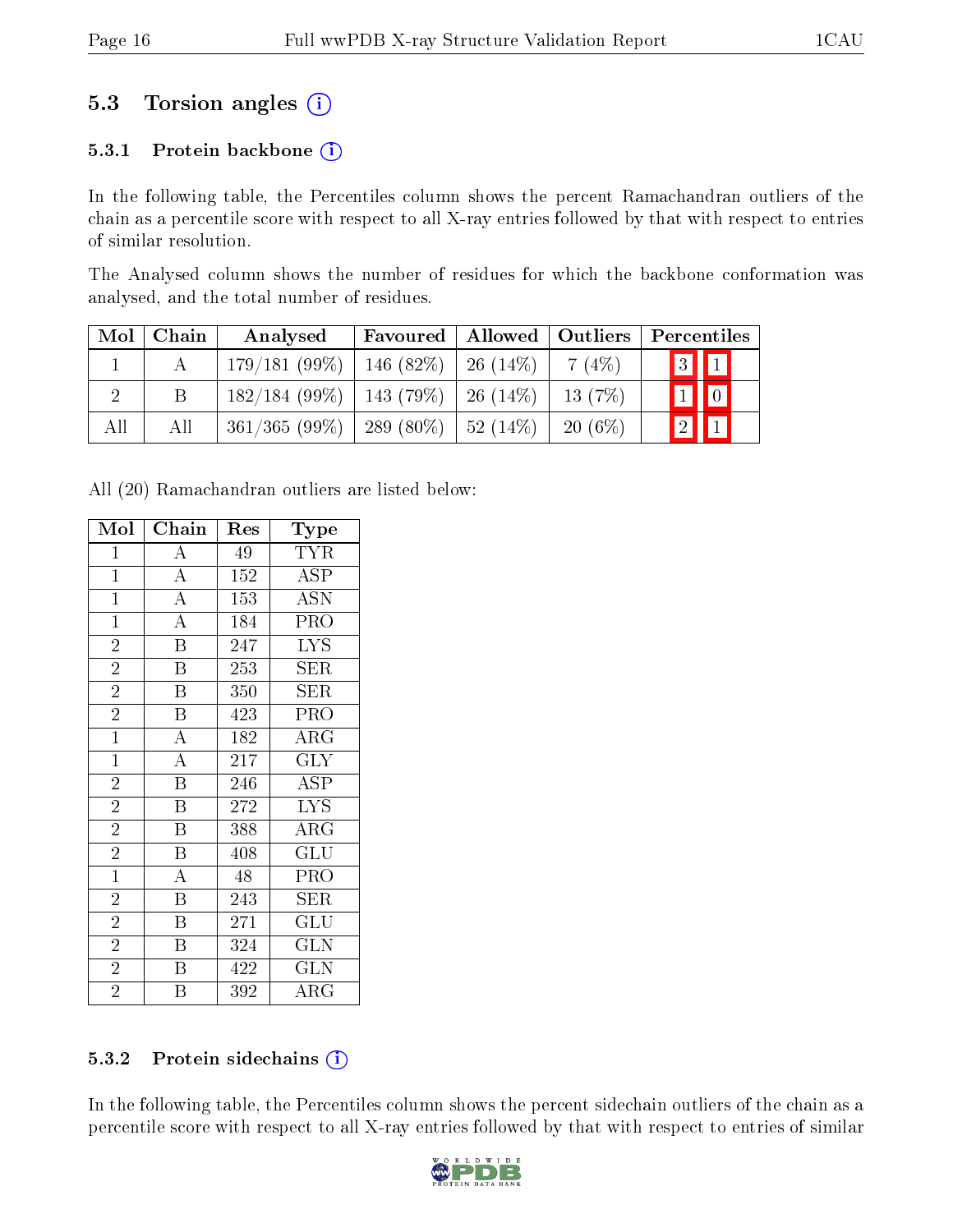resolution.

The Analysed column shows the number of residues for which the sidechain conformation was analysed, and the total number of residues.

| Mol | Chain | Analysed          | Rotameric   Outliers |             | Percentiles             |
|-----|-------|-------------------|----------------------|-------------|-------------------------|
|     |       | $167/167(100\%)$  | 121(72%)             | 46 $(28\%)$ | $\boxed{0}$ $\boxed{0}$ |
|     | B.    | $161/161(100\%)$  | 112 (70%)            | 49 $(30\%)$ |                         |
| All | All   | $328/328$ (100\%) | 233 $(71\%)$         | $95(29\%)$  |                         |

All (95) residues with a non-rotameric sidechain are listed below:

| Mol            | Chain                               | Res              | Type                      |
|----------------|-------------------------------------|------------------|---------------------------|
| $\mathbf{1}$   | $\overline{\rm A}$                  | $\overline{45}$  | $\overline{\text{GLN}}$   |
| $\mathbf{1}$   | $\overline{A}$                      | $\overline{55}$  | <b>LYS</b>                |
| $\overline{1}$ | $\overline{A}$                      | $\overline{63}$  | $\overline{\text{GLN}}$   |
| $\overline{1}$ |                                     | $\overline{66}$  | $\overline{\text{SER}}$   |
| $\mathbf{1}$   | $\frac{\overline{A}}{\overline{A}}$ | $\overline{67}$  | LEU                       |
| $\overline{1}$ | $\overline{A}$                      | $\overline{69}$  | LEU                       |
| $\overline{1}$ |                                     | 84               | $\overline{\rm{ARG}}$     |
| $\mathbf{1}$   | $\frac{\overline{A}}{\overline{A}}$ | $\overline{99}$  | LEU                       |
| $\overline{1}$ | $\overline{A}$                      | 106              | $\overline{\text{SER}}$   |
| $\mathbf{1}$   | $\frac{\overline{A}}{\overline{A}}$ | 107              | $\overline{\text{ASP}}$   |
| $\overline{1}$ |                                     | $\overline{111}$ | LEU                       |
| $\mathbf{1}$   | $\overline{A}$                      | $\overline{113}$ | LEU                       |
| $\mathbf{1}$   | $\overline{A}$                      | $\overline{118}$ | $\overline{\text{ILE}}$   |
| $\overline{1}$ | $\frac{\overline{A}}{\overline{A}}$ | $\overline{121}$ | LEU                       |
| $\mathbf{1}$   |                                     | 128              | $\overline{\text{ASP}}$   |
| $\overline{1}$ | $\overline{A}$                      | 129              | <b>THR</b>                |
| $\overline{1}$ | $\overline{A}$                      | 131              | $\overline{\text{LYS}}$   |
| $\overline{1}$ | $\overline{A}$                      | $\overline{132}$ | LEU                       |
| $\overline{1}$ | $\overline{A}$                      | 133              | $\overline{\text{ASP}}$   |
| $\overline{1}$ | $\frac{\overline{A}}{\overline{A}}$ | $\overline{139}$ | $\overline{\text{LYS}}$   |
| $\overline{1}$ |                                     | $\overline{141}$ | $\overline{\text{GLN}}$   |
| $\mathbf{1}$   | $\overline{A}$                      | 148              | LEU                       |
| $\overline{1}$ | $\overline{A}$                      | $\overline{153}$ | $\overline{\mathrm{ASN}}$ |
| $\mathbf{1}$   | $\overline{A}$                      | $\overline{154}$ | $\overline{ASN}$          |
| $\mathbf{1}$   | $\overline{A}$                      | $\overline{155}$ | $\overline{\text{GLN}}$   |
| $\overline{1}$ | $\overline{A}$                      | $\overline{157}$ | LEU                       |
| $\overline{1}$ | $\overline{A}$                      | $\overline{158}$ | $\overline{\rm{ARG}}$     |
| $\overline{1}$ | $\overline{A}$                      | $\overline{167}$ | $\overline{\rm{ARG}}$     |
| $\mathbf{1}$   | $\overline{A}$                      | 173              | $\overline{\text{GLU}}$   |
| $\overline{1}$ | $\overline{\rm A}$                  | $\overline{177}$ | LEU                       |
| $\overline{1}$ | $\overline{\rm A}$                  | 178              | $\overline{\text{SER}}$   |

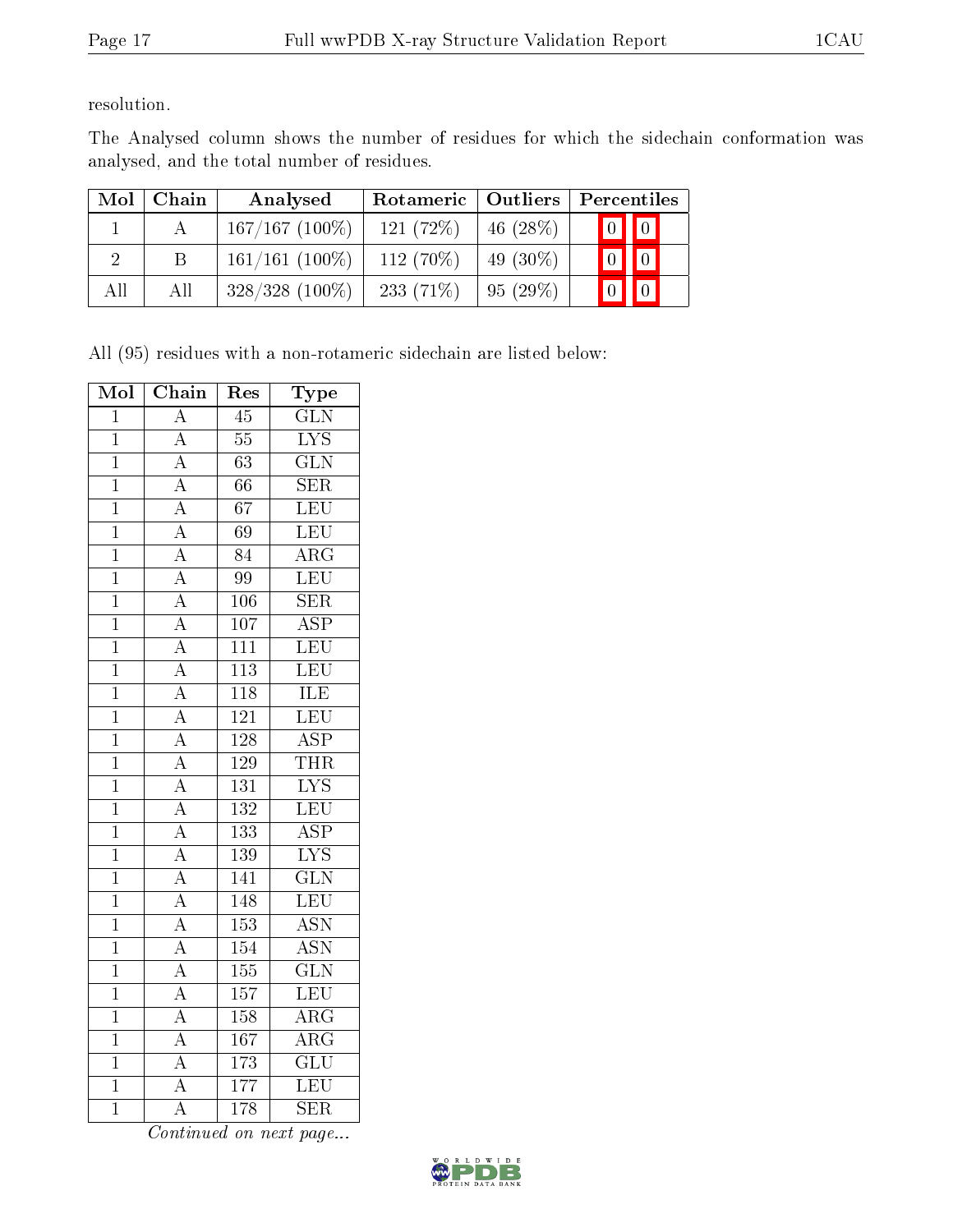| Mol            | Chain                                                                                                                                                                                                                                     | Res              | $\mathrm{\bar{Ty}pe}$   |
|----------------|-------------------------------------------------------------------------------------------------------------------------------------------------------------------------------------------------------------------------------------------|------------------|-------------------------|
| $\overline{1}$ |                                                                                                                                                                                                                                           | 180              | <b>THR</b>              |
| $\mathbf{1}$   |                                                                                                                                                                                                                                           | 181              | $\overline{\text{LYS}}$ |
| $\overline{1}$ |                                                                                                                                                                                                                                           | 192              | $\overline{\text{LYS}}$ |
| $\mathbf{1}$   |                                                                                                                                                                                                                                           | 194              | $\overline{\rm{PHE}}$   |
| $\overline{1}$ |                                                                                                                                                                                                                                           | 198              | $\overline{\text{SER}}$ |
| $\mathbf{1}$   |                                                                                                                                                                                                                                           | 207              | GLU                     |
| $\mathbf{1}$   |                                                                                                                                                                                                                                           | 208              | $\overline{\text{GLN}}$ |
| $\overline{1}$ |                                                                                                                                                                                                                                           | 209              | <b>THR</b>              |
| $\overline{1}$ |                                                                                                                                                                                                                                           | $210\,$          | <b>LEU</b>              |
| $\overline{1}$ |                                                                                                                                                                                                                                           | $\overline{211}$ | LEU                     |
| $\mathbf{1}$   |                                                                                                                                                                                                                                           | 212              | $\overline{\text{GLN}}$ |
| $\overline{1}$ |                                                                                                                                                                                                                                           | $\overline{213}$ | $\overline{{\rm GLU}}$  |
| $\overline{1}$ |                                                                                                                                                                                                                                           | $\overline{216}$ | $\overline{\text{GLU}}$ |
| $\overline{1}$ | $\frac{\overline{A}}{\overline{A}}\frac{\overline{A}}{\overline{A}}\frac{\overline{A}}{\overline{A}}\frac{\overline{A}}{\overline{A}}\frac{\overline{A}}{\overline{A}}\frac{\overline{A}}{\overline{A}}\frac{\overline{A}}{\overline{A}}$ | 219              | ILE<br>LYS              |
| $\overline{1}$ |                                                                                                                                                                                                                                           | 224              |                         |
| $\overline{c}$ | $\overline{\mathbf{B}}$                                                                                                                                                                                                                   | 243              | <b>SER</b>              |
| $\overline{2}$ | $\overline{B}$                                                                                                                                                                                                                            | 244              | $\overline{\text{SER}}$ |
| $\overline{c}$ | $\overline{\mathbf{B}}$                                                                                                                                                                                                                   | 245              | $\overline{\text{GLN}}$ |
| $\overline{2}$ | $\overline{\mathrm{B}}$                                                                                                                                                                                                                   | 246              | $\overline{\text{ASP}}$ |
| $\overline{2}$ | $\overline{\mathrm{B}}$                                                                                                                                                                                                                   | 247              | $\overline{\text{LYS}}$ |
| $\overline{2}$ | $\overline{\mathrm{B}}$                                                                                                                                                                                                                   | 249              | PHE                     |
| $\overline{2}$ | $\overline{\mathbf{B}}$                                                                                                                                                                                                                   | $\overline{250}$ | <b>ASN</b>              |
| $\overline{2}$ | $\overline{\mathbf{B}}$                                                                                                                                                                                                                   | 251              | LEU                     |
| $\overline{2}$ | $\overline{\mathrm{B}}$                                                                                                                                                                                                                   | $\overline{254}$ | $\overline{\rm{ARG}}$   |
| $\overline{2}$ | $\overline{\mathrm{B}}$                                                                                                                                                                                                                   | 260              | <b>ASN</b>              |
| $\overline{c}$ | $\overline{\mathbf{B}}$                                                                                                                                                                                                                   | 262              | <b>TYR</b>              |
| $\overline{2}$ | $\overline{B}$                                                                                                                                                                                                                            | 264              | $\overline{\text{LYS}}$ |
| $\overline{2}$ | $\overline{\mathrm{B}}$                                                                                                                                                                                                                   | $\sqrt{271}$     | $\overline{\text{GLU}}$ |
| $\overline{2}$ | $\overline{\mathrm{B}}$                                                                                                                                                                                                                   | 272              | $\overline{\rm LYS}$    |
| $\overline{c}$ | Β                                                                                                                                                                                                                                         | 276              | LEU                     |
| $\overline{2}$ | Β                                                                                                                                                                                                                                         | 279              | $\textrm{LEU}$          |
| $\overline{2}$ | $\overline{\mathrm{B}}$                                                                                                                                                                                                                   | 281              | <b>ILE</b>              |
| $\overline{2}$ | B                                                                                                                                                                                                                                         | 285              | $\overline{\text{CYS}}$ |
| $\overline{2}$ | $\overline{\mathrm{B}}$                                                                                                                                                                                                                   | 286              | $\overline{\text{LEU}}$ |
| $\overline{2}$ | $\overline{B}$                                                                                                                                                                                                                            | 300              | <b>SER</b>              |
| $\overline{2}$ | $\overline{\mathrm{B}}$                                                                                                                                                                                                                   | 301              | $\overline{\rm{ARG}}$   |
| $\overline{2}$ | $\overline{\mathrm{B}}$                                                                                                                                                                                                                   | 310              | $\overline{{\rm GLU}}$  |
| $\overline{2}$ | $\overline{\rm B}$                                                                                                                                                                                                                        | 320              | LEU                     |
| $\overline{2}$ | $\overline{\mathrm{B}}$                                                                                                                                                                                                                   | 322              | $\overline{\text{GLN}}$ |
| $\overline{2}$ | $\overline{\mathrm{B}}$                                                                                                                                                                                                                   | 324              | <b>GLN</b>              |
| $\overline{2}$ | $\overline{\mathrm{B}}$                                                                                                                                                                                                                   | 328              | <b>LEU</b>              |
| $\bar{2}$      | $\overline{\mathrm{B}}$                                                                                                                                                                                                                   | 330              | <b>SER</b>              |

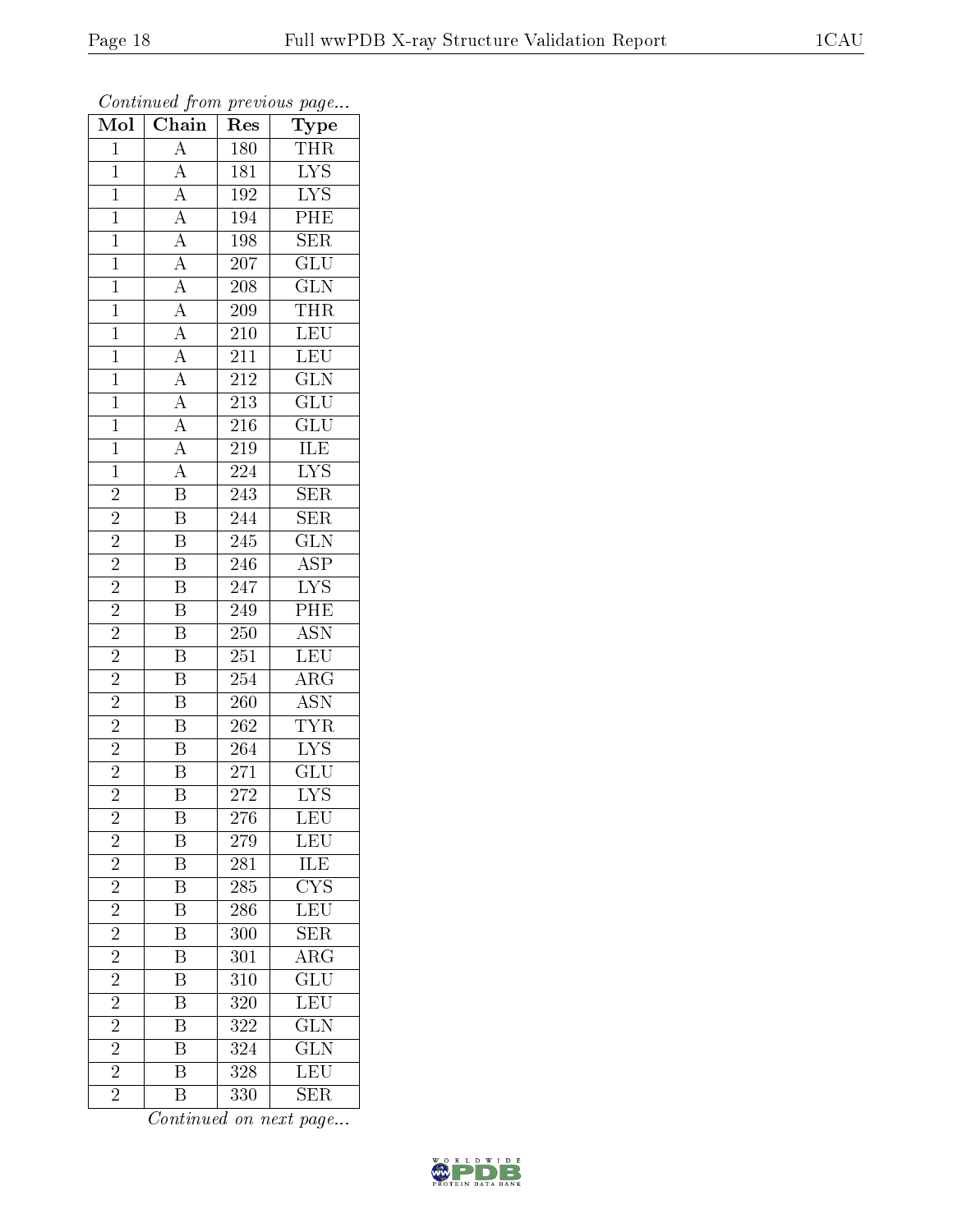| Mol            | Chain                   | Res | $\mathbf{r} \sim \mathbf{r}$<br>Type |
|----------------|-------------------------|-----|--------------------------------------|
| $\overline{2}$ | Β                       | 331 | <b>MET</b>                           |
| $\overline{2}$ | $\overline{B}$          | 333 | <b>LEU</b>                           |
| $\overline{2}$ | $\overline{\mathrm{B}}$ | 335 | $\rm{ARG}$                           |
| $\overline{2}$ | $\overline{\mathrm{B}}$ | 350 | <b>SER</b>                           |
| $\overline{2}$ | B                       | 354 | VAL                                  |
| $\overline{2}$ | $\boldsymbol{B}$        | 360 | <b>SER</b>                           |
| $\overline{2}$ | $\, {\bf B}$            | 361 | <b>ASP</b>                           |
| $\overline{2}$ | $\overline{\mathrm{B}}$ | 365 | <b>VAL</b>                           |
| $\overline{2}$ | $\boldsymbol{B}$        | 367 | <b>ILE</b>                           |
| $\overline{2}$ | B                       | 373 | <b>ASN</b>                           |
| $\overline{2}$ | $\overline{\mathrm{B}}$ | 375 | $\widetilde{{\rm GLU}}$              |
| $\overline{2}$ | $\overline{\mathrm{B}}$ | 379 | $L\overline{EU}$                     |
| $\overline{2}$ | $\overline{\mathrm{B}}$ | 384 | GLU                                  |
| $\overline{2}$ | $\boldsymbol{B}$        | 396 | <b>ASP</b>                           |
| $\overline{2}$ | Β                       | 405 | GLU                                  |
| $\overline{2}$ | $\overline{\mathrm{B}}$ | 407 | GLU                                  |
| $\overline{2}$ | $\overline{\mathrm{B}}$ | 409 | <b>LEU</b>                           |
| $\overline{2}$ | Β                       | 411 | GLU                                  |
| $\overline{2}$ | $\overline{\mathrm{B}}$ | 414 | <b>LYS</b>                           |
| $\overline{2}$ | $\overline{\mathrm{B}}$ | 415 | $\overline{\text{GLU}}$              |
| $\overline{2}$ | $\overline{\mathrm{B}}$ | 416 | <b>SER</b>                           |
| $\overline{2}$ | B                       | 424 | ${\rm ARG}$                          |

Some sidechains can be flipped to improve hydrogen bonding and reduce clashes. All (11) such sidechains are listed below:

| Mol            | Chain | Res | Type       |
|----------------|-------|-----|------------|
| 1              | А     | 63  | <b>GLN</b> |
| 1              | А     | 116 | GLN        |
| 1              | A     | 150 | <b>ASN</b> |
| $\mathbf{1}$   | A     | 193 | <b>ASN</b> |
| $\mathbf{1}$   | A     | 208 | <b>GLN</b> |
| $\overline{2}$ | В     | 260 | <b>ASN</b> |
| $\overline{2}$ | В     | 284 | <b>ASN</b> |
| $\overline{2}$ | В     | 289 | <b>ASN</b> |
| $\overline{2}$ | В     | 309 | <b>ASN</b> |
| $\overline{2}$ | В     | 322 | <b>GLN</b> |
| $\overline{2}$ | R     | 332 | GLN        |

#### 5.3.3 RNA (i)

There are no RNA molecules in this entry.

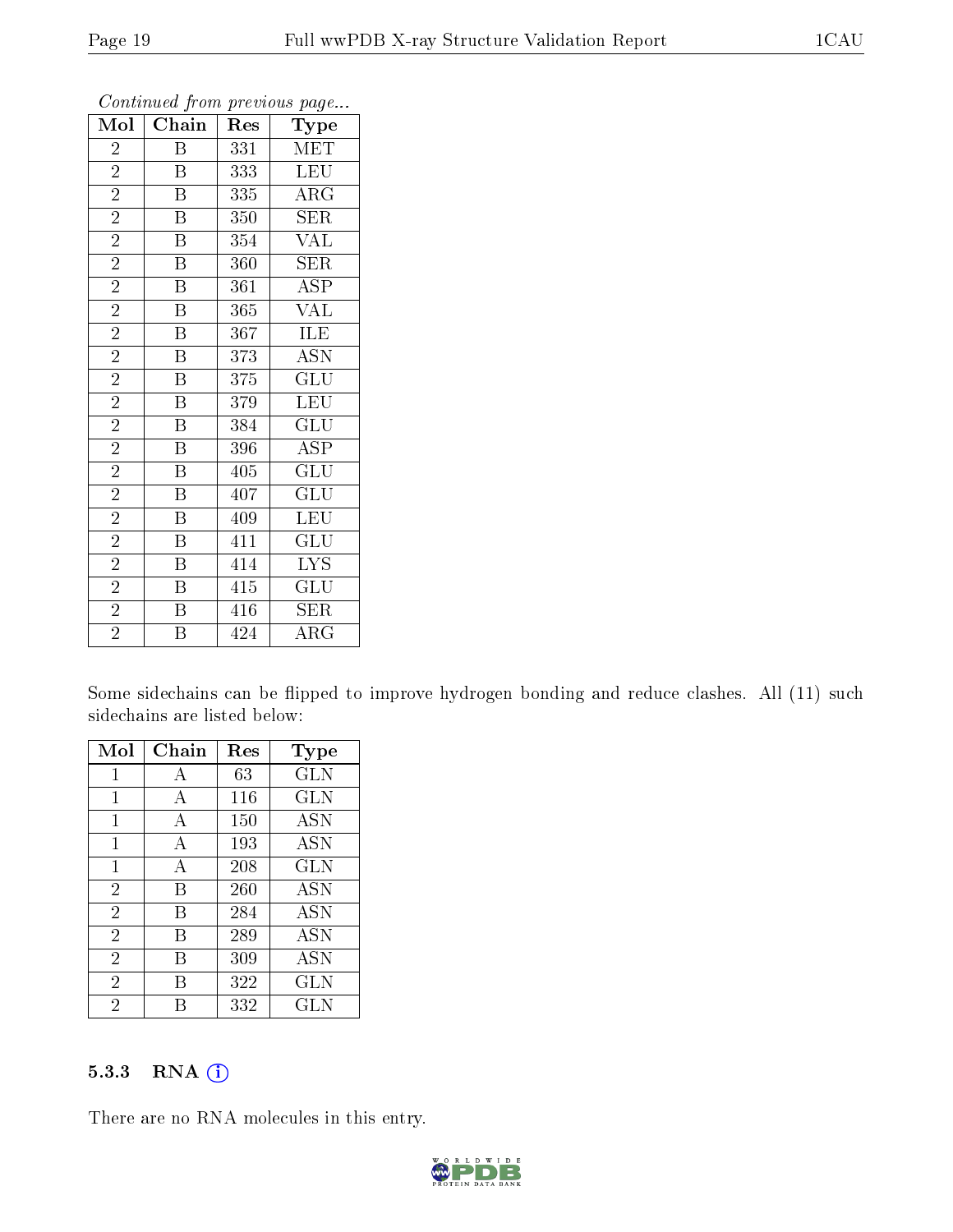#### 5.4 Non-standard residues in protein, DNA, RNA chains (i)

There are no non-standard protein/DNA/RNA residues in this entry.

#### 5.5 Carbohydrates (i)

There are no carbohydrates in this entry.

#### 5.6 Ligand geometry (i)

There are no ligands in this entry.

#### 5.7 [O](https://www.wwpdb.org/validation/2017/XrayValidationReportHelp#nonstandard_residues_and_ligands)ther polymers  $(i)$

There are no such residues in this entry.

#### 5.8 Polymer linkage issues (i)

There are no chain breaks in this entry.